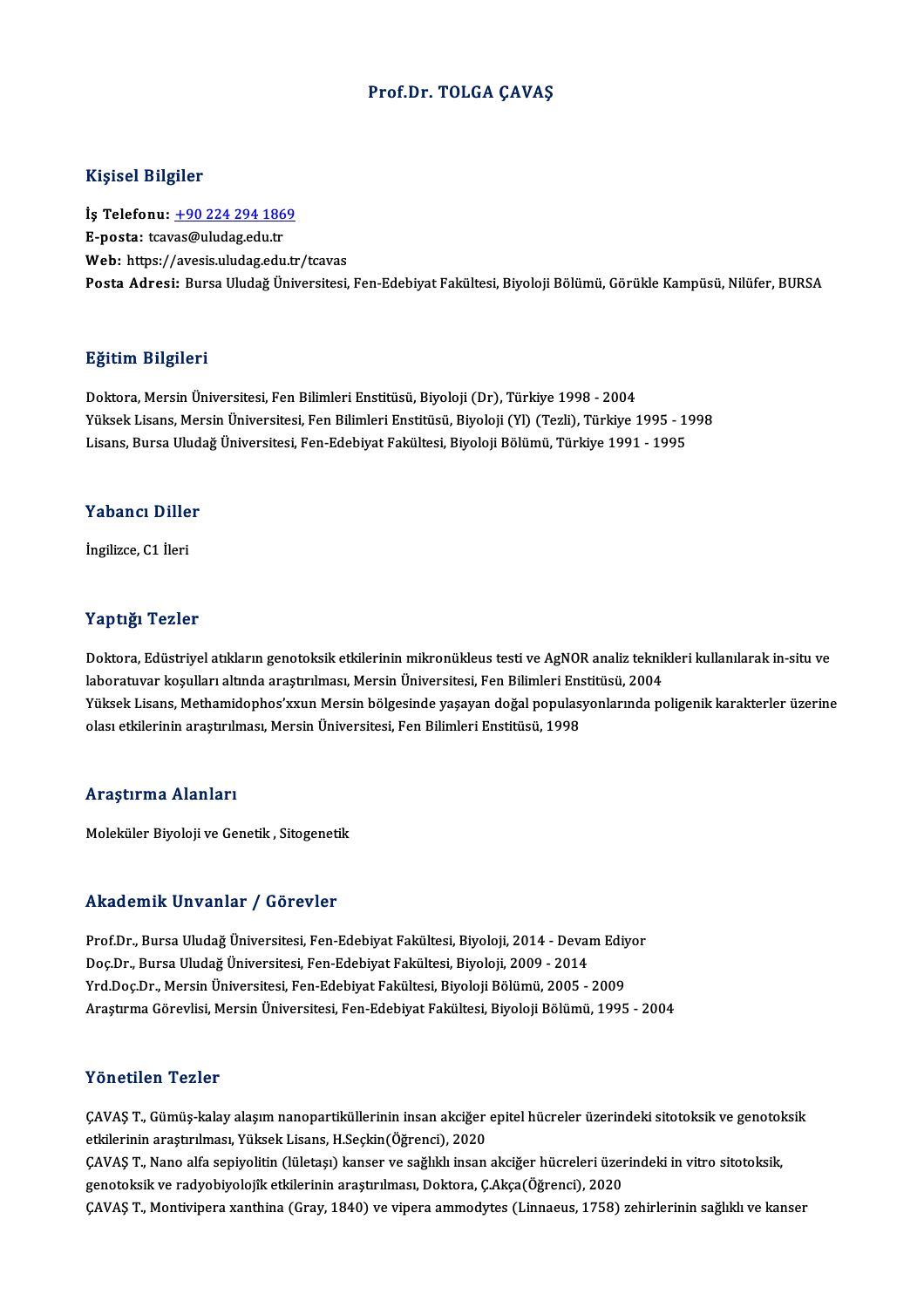akciğer epitel hücre hatları üzerindeki in vitro sitotoksik ve genotoksik etkilerinin araştırılması, Yüksek Lisans,<br>H Hunivet(Öğrengi), 2017 akciğer epitel hücre hatlar<br>H.Huriyet(Öğrenci), 2017<br>CAVAS T. Sus mahallarind akciğer epitel hücre hatları üzerindeki in vitro sitotoksik ve genotoksik etkilerinin araştırılması, Yüksek Lisans,<br>H.Huriyet(Öğrenci), 2017<br>ÇAVAŞ T., Suç mahallerinde kan varlığının tespitinde kullanılan bir kemilüminesan

H.Huriyet(Öğrenci), 2017<br>ÇAVAŞ T., Suç mahallerinde kan varlığının tespitinde kullanılan bir kemilüminesant bileşik olan luminol'un in-vitro<br>sitotoksik ve genotoksik etkilerinin araştırılması, Yüksek Lisans, M.Bektaş(Öğren ÇAVAŞ T., Suç mahallerinde kan varlığının tespitinde kullanılan bir kemilüminesant bileşik olan luminol'un in-vitro<br>sitotoksik ve genotoksik etkilerinin araştırılması, Yüksek Lisans, M.Bektaş(Öğrenci), 2016<br>ÇAVAŞ T., Eşek

sitotoksik ve genotoksik etkilerinin araştırılması, Yüksek Lisans, M.Bektaş(Öğrenci), 2016<br>ÇAVAŞ T., Eşek (Equus asinus L. 1758) sütünün sitotoksik ve genotoksik etkilerinin kanserli ve s<br>hücre hatları üzerine karşılaştırm ÇAVAŞ T., Eşek (Equus asinus L. 1758) sütünün sitotoksik ve genotoksik etkilerinin kanserli ve sağlıklı insan akciğe<br>hücre hatları üzerine karşılaştırmalı olarak araştırılması., Yüksek Lisans, Ç.Akca(Öğrenci), 2015<br>ÇAVAŞ T

hücre hatları üzerine karşılaştırmalı olarak araştırılması., Yüksek Lisans, Ç.Akca(Öğrenci), 2015<br>ÇAVAŞ T., Fulleren nanopartiküllerinin radyasyona maruz bırakılan A549 insan akciğer epitel hücreleri üzerindeki<br>koruyucu et CAVA:<br>koruy<br>2013<br>CAVA: koruyucu etkilerinin mikronükleus ve gH2AX fokus testleri kullanılarak araştırılması, Yüksek Lisans, M.Çoşkun(Öğre<br>2013<br>ÇAVAŞ T., Etofenprox'un genotoksik etkilerinin Çin hamsteri ovaryum hücrelerinde mikronükleus ve komet

2013<br>ÇAVAŞ T., Etofenprox'un genotoksik etkilerinin Çin hamsteri ovary<br>kullanılarak araştırılması, Yüksek Lisans, F.Yılmaz(Öğrenci), 2013<br>CAVAS T. Belar sinke alasım nanonartiküllerinin in vitre sitateksil ÇAVAŞ T., Etofenprox'un genotoksik etkilerinin Çin hamsteri ovaryum hücrelerinde mikronükleus ve komet testleri<br>kullanılarak araştırılması, Yüksek Lisans, F.Yılmaz(Öğrenci), 2013<br>ÇAVAŞ T., Bakır-çinko alaşım nanopartikülle

kullanılarak araştırılması, Yüksek Lisans, F.Yılmaz(Öğrenci), 2013<br>ÇAVAŞ T., Bakır-çinko alaşım nanopartiküllerinin in vitro sitotoksik ve genotoksik etkilerinin araştırılması, Doktora,<br>Ü.Kumbıçak(Öğrenci), 2013

# u.kumbıçak(ogrencı), 2013<br>SCI, SSCI ve AHCI İndekslerine Giren Dergilerde Yayınlanan Makaleler

CI, SSCI ve AHCI İndekslerine Giren Dergilerde Yayınlanan Mak<br>I. The evaluation of radiosensitivity in patients with STAT3 deficiency<br>CEVICS Hurivet H. BEVTAS HOPTOČLUM Paris S. Metin A. Ozen A. AVDINI ÇEKİÇ Ş., Huriyet H., BEKTAŞ HORTOĞLU M., Baris S., Metin A., Ozen A., AYDINER E., DEMİRÖZ ABAKAY C., ÇAVAŞ T.,<br>Kilic S. S. I. The evaluation of radiosensitivity in patients with STAT3 deficiency ÇEKİÇ Ş., Huriyet H., BEKTAŞ HORTOĞLU M., Baris S., Metin A., Ozen A., AYDINER E.,<br>Kilic S. Ş.<br>JOURNAL OF CLINICAL IMMUNOLOGY, cilt.41, 2021 (SCI İndekslerine Giren Dergi)<br>Canger Tondangy in a Bationt with ZNE341 Deficiong Kilic S. \$.<br>JOURNAL OF CLINICAL IMMUNOLOGY, cilt.41, 2021 (SCI Indel<br>II. Cancer Tendency in a Patient with ZNF341 Deficiency.<br>CEVIC S. Hartherger J. M. Eroy Jakaba S. Huriyot H. PEVTAS

- JOURNAL OF CLINICAL IMMUNOLOGY, cilt.41, 2021 (SCI İndekslerine Giren Dergi)<br>Cancer Tendency in a Patient with ZNF341 Deficiency.<br>ÇEKİÇ Ş., Hartberger J. M. , Frey-Jakobs S., Huriyet H., BEKTAŞ HORTOĞLU M., Neubauer J. C. Cancer Tendency in a Patient with ZNF34:<br>ÇEKİÇ Ş., Hartberger J. M. , Frey-Jakobs S., Huriy<br>ABAKAY C., SARAYDAROĞLU Ö., ÇAVAŞ T., et al.<br>Journal of clinical immunology, cilt 40, co 3, cc 5; ÇEKİÇ Ş., Hartberger J. M. , Frey-Jakobs S., Huriyet H., BEKTAŞ HORTOĞLU M., Neubauer J. C. , Karali Y., I<br>ABAKAY C., SARAYDAROĞLU Ö., ÇAVAŞ T., et al.<br>Journal of clinical immunology, cilt.40, sa.3, ss.534-538, 2020 (SCI E ABAKAY C., SARAYDAROĞLU Ö., ÇAVAŞ T., et al.<br>Journal of clinical immunology, cilt.40, sa.3, ss.534-538, 2020 (SCI Expanded Indekslerine Giren Dergi)<br>III. Antiproliferative activity of copper(II) glutamine complexes with N,
- Journal of clinical immunology, cilt.40, sa.3, ss.534-538, 2020 (SCI Expanded )<br>Antiproliferative activity of copper(II) glutamine complexes with N,<br>characterization, potentiometric studies and DNA/BSA interactions<br><sup>Virog</sup> Antiproliferative activity of copper(II) glutamine<br>characterization, potentiometric studies and DNA<br>Kiraz S., Inci D., AYDIN R., VATAN Ö., ZORLU Y., ÇAVAŞ T.<br>JOUPMAL OF MOLECULAR STRUCTURE silt 1194, se 245 characterization, potentiometric studies and DNA/BSA interactions<br>Kiraz S., Inci D., AYDIN R., VATAN Ö., ZORLU Y., ÇAVAŞ T.<br>JOURNAL OF MOLECULAR STRUCTURE, cilt.1194, ss.245-255, 2019 (SCI İndekslerine Giren Dergi) Kiraz S., Inci D., AYDIN R., VATAN Ö., ZORLU Y., ÇAVAŞ T.<br>JOURNAL OF MOLECULAR STRUCTURE, cilt.1194, ss.245-255, 2019 (SCI İndekslerine Giren Dergi)<br>IV. In vitro cytotoxic and genotoxic effects of donkey milk on lung cance
- JOURNAL OF MOLECULAR STRUCTURE, cilt.1194, ss.245-255, 20<br>In vitro cytotoxic and genotoxic effects of donkey milk o<br>Akca C., VATAN Ö., YILMAZ D., Huriyet H., ÇİNKILIÇ N., ÇAVAŞ T.<br>CZECH JOURNAL OF EOOD SCIENCES silt 27, 29 In vitro cytotoxic and genotoxic effects of donkey milk on lung cancer and normal ce<br>Akca C., VATAN Ö., YILMAZ D., Huriyet H., ÇİNKILIÇ N., ÇAVAŞ T.<br>CZECH JOURNAL OF FOOD SCIENCES, cilt.37, sa.1, ss.29-35, 2019 (SCI İndeks
- Akca C., VATAN Ö., YILMAZ D., Huriyet H., ÇİNKILIÇ N., ÇAVAŞ T.<br>CZECH JOURNAL OF FOOD SCIENCES, cilt.37, sa.1, ss.29-35, 2019 (SCI İndekslerine Giren Dergi)<br>V. In Vitro Evaluation of Biocompatibility and Immunocompatibilit CZECH JOURNAL OF FOOD SCIENCES, cilt.37, sa<br>In Vitro Evaluation of Biocompatibility an<br>Hydrogel Membranes for Wound Healing<br>Lasin N. Kaplan E. DEMIPPU EK M. MAZMANG In Vitro Evaluation of Biocompatibility and Immunocompatibility of 2,<br>Hydrogel Membranes for Wound Healing<br>Lacin N., Kaplan E., DEMİRBİLEK M., MAZMANCI M. A. , MAZMANCI B., ÇAVAŞ T.<br>JOUPMAL OF PJOMATERIALS AND TISSUE ENCIN Hydrogel Membranes for Wound Healing<br>Lacin N., Kaplan E., DEMİRBİLEK M., MAZMANCI M. A. , MAZMANCI B., ÇAVAŞ T.<br>JOURNAL OF BIOMATERIALS AND TISSUE ENGINEERING, cilt.7, sa.9, ss.822-828, 2017 (SCI İndekslerine Giren<br>Dergi) Lacin N<br>JOURN<br>Dergi)<br>The He JOURNAL OF BIOMATERIALS AND TISSUE ENGINEERING, cilt.7, sa.9, ss.822-82<br>Dergi)<br>VI. The Use of Fish as Model Aquatic Organisms in Genotoxicity Studies<br>CAVAS T
- Dergi)<br>VI. The Use of Fish as Model Aquatic Organisms in Genotoxicity Studies<br>CAVAS T. The Use of Fish as Model Aquatic Organisms in Genotoxicity Studies<br>ÇAVAŞ T.<br>ECOTOXICOLOGY AND GENOTOXICOLOGY: NON-TRADITIONAL AQUATIC MODELS, cilt.33, ss.245-277, 2017 (SCI<br>İndekslerine Ciren Dergi) CAVAŞ T.<br>ECOTOXICOLOGY AND GEI<br>İndekslerine Giren Dergi)<br>Pinary and tarnary nav
- ECOTOXICOLOGY AND GENOTOXICOLOGY: NON-TRADITIONAL AQUATIC MODELS, cilt.33, ss.245-277, 2017 (S<br>indekslerine Giren Dergi)<br>VII. Binary and ternary new water soluble copper(II) complexes of L-tyrosine and substituted 1,10-<br>ph indekslerine Giren Dergi)<br>Binary and ternary new water soluble copper(II) complexes of L-tyrosine and<br>phenanthrolines: Effect of substitution on DNA interactions and cytotoxicities<br>Ingi D. AYDIN R. VATAN Ö. VU MAZ D. MUTU Binary and ternary new water soluble copper(II) complexes of L-tyros:<br>phenanthrolines: Effect of substitution on DNA interactions and cytoto:<br>Inci D., AYDIN R., VATAN Ö., YILMAZ D., MUTLU GENÇKAL H., ZORLU Y., ÇAVAŞ T.<br>SPE phenanthrolines: Effect of substitution on DNA interactions and cytotoxicities<br>Inci D., AYDIN R., VATAN Ö., YILMAZ D., MUTLU GENÇKAL H., ZORLU Y., ÇAVAŞ T.<br>SPECTROCHIMICA ACTA PART A-MOLECULAR AND BIOMOLECULAR SPECTROSCOPY Inci D., AYDIN R., VATAN Ö., YII<br>SPECTROCHIMICA ACTA PART<br>(SCI İndekslerine Giren Dergi)<br>Evaluation of in uitre evtett SPECTROCHIMICA ACTA PART A-MOLECULAR AND BIOMOLECULAR SPECTROSCOPY, cilt.145, ss.313-324, 2015<br>(SCI İndekslerine Giren Dergi)<br>VIII. Evaluation of in vitro cytotoxicity and genotoxicity of copper-zinc alloy nanoparticles in
- (SCI Indekslerine Giren Dergi)<br>Evaluation of in vitro cytotoxicity and genotoxicity of copper-zinc alloy nanoparticles in human lung<br>epithelial cells

Kumbicak U., ÇAVAŞ T., ÇİNKILIÇ N., KUMBIÇAK Z., VATAN Ö., YILMAZ D. FOOD AND CHEMICAL TOXICOLOGY, cilt.73, ss.105-112, 2014 (SCI İndekslerine Giren Dergi)

IX. Effects of fullerenol nanoparticles on acetamiprid induced cytoxicity and genotoxicity in cultured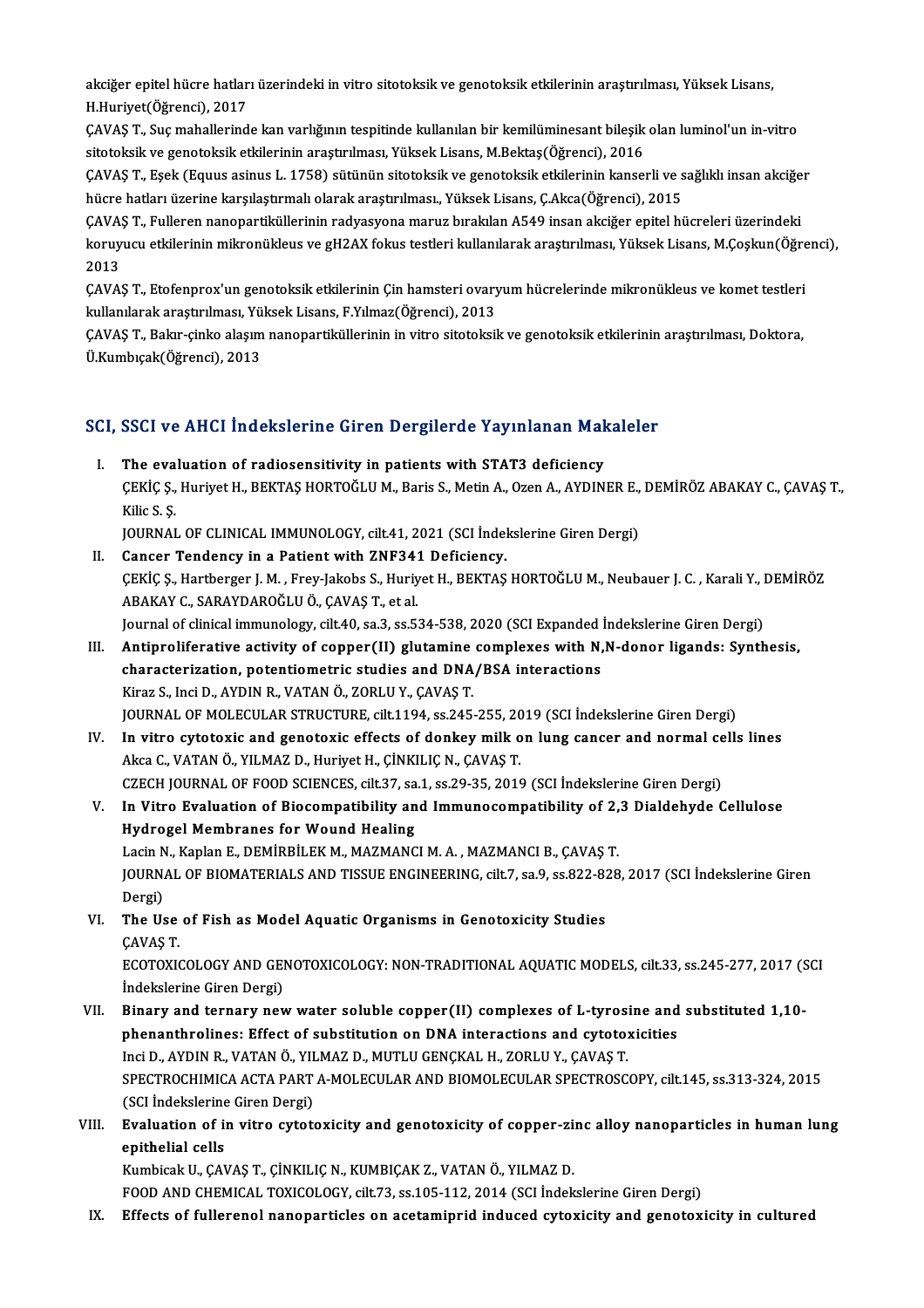human lung fibroblasts

ÇAVAŞT.,ÇİNKILIÇN.,VATANÖ.,YILMAZD.

PESTICIDE BIOCHEMISTRY AND PHYSIOLOGY, cilt.114, ss.1-7, 2014 (SCI İndekslerine Giren Dergi)

- CAVAŞ T., ÇİNKILIÇ N., VATAN Ö., YILMAZ D.<br>PESTICIDE BIOCHEMISTRY AND PHYSIOLOGY, cilt.114, ss.1-7, 2014 (SCI İndekslerine Giren Dergi)<br>X. Radio-protective effect of cinnamic acid, a phenolic phytochemical, on genomic inst PESTICIDE BIOCHEMISTRY AND PHYSIOLOGY, cilt.<br>Radio-protective effect of cinnamic acid, a pl<br>X-rays in human blood lymphocytes in vitro<br>Cinku IC N. Tuzur E. CETINTAS S. VATAN Ö. VILL Radio-protective effect of cinnamic acid, a phenolic phytochemical, on genomic instabi<br>X-rays in human blood lymphocytes in vitro<br>ÇİNKILIÇ N., Tuzun E., ÇETİNTAŞ S., VATAN Ö., YILMAZ D., ÇAVAŞ T., TUNÇ S., Ozkan L., Bilalo X-rays in human blood lymphocytes in vitro<br>ÇİNKILIÇ N., Tuzun E., ÇETİNTAŞ S., VATAN Ö., YILMAZ D., ÇAVAŞ T., TUNÇ S., Ozkan L., Bilaloglu R.<br>MUTATION RESEARCH-GENETIC TOXICOLOGY AND ENVIRONMENTAL MUTAGENESIS, cilt.770, ss ÇİNKILIÇ N., Tuzun E., ÇET<br>MUTATION RESEARCH-GE<br>İndekslerine Giren Dergi)<br>Suhlethal Tovisity of Es MUTATION RESEARCH-GENETIC TOXICOLOGY AND ENVIRONMENTAL MUTAGENESIS, cilt.770, ss.72-79, 2014 (SC.<br>
Indekslerine Giren Dergi)<br>
XI. Sublethal Toxicity of Esbiothrin Relationship with Total Antioxidant Status and In Vivo Geno
- İndekslerine Giren Dergi)<br>Sublethal Toxicity of Esbiothrin Relationship with Total Antioxidant Status and In Vivo Genot<br>Assessment in Fish (Cyprinus carpio L., 1758) Using the Micronucleus Test and Comet Assay<br>SELVUM CAVAS Sublethal Toxicity of Esbiothrin Relationship with Total Antioxidant Status and In Vivo Genotoxi<br>Assessment in Fish (Cyprinus carpio L., 1758) Using the Micronucleus Test and Comet Assay<br>SELVİ M., ÇAVAŞ T., KARASU BENLİ A. Assessment in Fish (Cyprinus carpio L., 1758) Using the Micronucleus Test and Comet Assay<br>SELVI M., ÇAVAŞ T., KARASU BENLI A. Ç. , Memmi B. K. , ÇINKILIÇ N., SEPİCI DİNÇEL A., VATAN Ö., YILMAZ<br>SARIKAYA R., Zorlu T., et al. SELVİM., ÇAVAŞ T., KARASU BENLİA. Ç., Memmi B. K., ÇİNKILIÇ N., SEPİCİ DİNÇEL A., VATAN Ö., YILMAZ D.,

SARIKAYA R., Zorlu T., et al.<br>ENVIRONMENTAL TOXICOLOGY, cilt.28, sa.11, ss.644-651, 2013 (SCI İndekslerine Giren Dergi)<br>XII. Radioprotection by two phenolic compounds: Chlorogenic and quinic acid, on X-ray induced DNA<br> ENVIRONMENTAL TOXICOLOGY, cilt.28, sa.11, ss.644<br>Radioprotection by two phenolic compounds:<br>damage in human blood lymphocytes in vitro<br>Cinyu ICN, CETINTAS S. Zorb: T. VATAN Ö. VU MA Radioprotection by two phenolic compounds: Chlorogenic and quinic acid, on X-ray in<br>damage in human blood lymphocytes in vitro<br>ÇİNKILIÇ N., ÇETİNTAŞ S., Zorlu T., VATAN Ö., YILMAZ D., ÇAVAŞ T., TUNÇ S., Ozkan L., Bilaloglu

damage in human blood lymphocytes in vitro<br>ÇİNKILIÇ N., ÇETİNTAŞ S., Zorlu T., VATAN Ö., YILMAZ D., ÇAVAŞ T., TUNÇ S., Ozkan L., Bilaloglu R.<br>FOOD AND CHEMICAL TOXICOLOGY, cilt.53, ss.359-363, 2013 (SCI İndekslerine Giren CINKILIC N., CETINTAS S., Zorlu T., VATAN Ö., YILMAZ D., CAVAS T., TUNC S., Ozkan L., Bilaloglu R.<br>FOOD AND CHEMICAL TOXICOLOGY, cilt.53, ss.359-363, 2013 (SCI Indekslerine Giren Dergi)<br>XIII. In vitro genotoxicity evaluati

FOOD AND CHEMICAL TOXION<br>In vitro genotoxicity eval<br>gamma H2AX foci assays<br>CAVAS T. C<sup>INVIU</sup> IS N. VATA In vitro genotoxicity evaluation of acetamiprid in<br>gamma H2AX foci assays<br>ÇAVAŞ T.,ÇİNKILIÇ N., VATAN Ö., YILMAZ D., Coskun M.<br>PESTICIDE PIOCUEMISTRY AND PUVSIOLOCY silt 104 s gamma H2AX foci assays<br>ÇAVAŞ T., ÇİNKILIÇ N., VATAN Ö., YILMAZ D., Coskun M.<br>PESTICIDE BIOCHEMISTRY AND PHYSIOLOGY, cilt.104, sa.3, ss.212-217, 2012 (SCI İndekslerine Giren Dergi)

XIV. In vivo genotoxicity evaluation of atrazine and atrazine-based herbicide on fish Carassius auratus PESTICIDE BIOCHEMISTRY AND PHYSIOLOGY, cilt.104, s<br>In vivo genotoxicity evaluation of atrazine and at<br>using the micronucleus test and the comet assay<br>Caves T In vivo<br>using th<br>Cavas T.<br>EOOD A! Cavas T.<br>FOOD AND CHEMICAL TOXICOLOGY, cilt.49, sa.6, ss.1431-1435, 2011 (SCI İndekslerine Giren Dergi)

XV. Antioxidant enzyme activity and lipid peroxidation in liver and gil tissues of Nile tilapia FOOD AND CHEMICAL TOXICOLOGY, cilt.49, sa.6, ss.1431-1435, 2011 (SCI İn<br>Antioxidant enzyme activity and lipid peroxidation in liver and gill<br>(Oreochromis niloticus) following in vivo exposure to domoic acid<br>Megmensi P. CAV Antioxidant enzyme<br>(Oreochromis nilotion)<br>Mazmanci B., ÇAVAŞ T.<br>TOVICON silt EE se 4 s (Oreochromis niloticus) following in vivo exposure to domoic<br>Mazmanci B., ÇAVAŞ T.<br>TOXICON, cilt.55, sa.4, ss.734-738, 2010 (SCI İndekslerine Giren Dergi)<br>In vivo genetevisity testing of the emnesis shellfish neisen (de

Mazmanci B., ÇAVAŞ T.<br>TOXICON, cilt.55, sa.4, ss.734-738, 2010 (SCI İndekslerine Giren Dergi)<br>XVI. In vivo genotoxicity testing of the amnesic shellfish poison (domoic acid) in piscine erythrocytes<br>weing the migronyclous t TOXICON, cilt.55, sa.4, ss.734-738, 2010 (SCI Indekslerine Giren Dergi)<br>In vivo genotoxicity testing of the amnesic shellfish poison (du<br>sing the micronucleus test and the comet assay<br>Cavas T. Konen S. In vivo genotoxi<br>using the microl<br>Cavas T., Konen S.<br>AOUATIC TOVICOL using the micronucleus test and the comet assay<br>Cavas T., Konen S.<br>AQUATIC TOXICOLOGY, cilt.90, sa.2, ss.154-159, 2008 (SCI İndekslerine Giren Dergi)<br>The evaluation of tovisity and mutagonisity of vanious drinking vators i

## Cavas T., Konen S.<br>AQUATIC TOXICOLOGY, cilt.90, sa.2, ss.154-159, 2008 (SCI İndekslerine Giren Dergi)<br>XVII. The evaluation of toxicity and mutagenicity of various drinking waters in the human blood<br>Iumphosutes (HIII Ye) in AQUATIC TOXICOLOGY, cilt.90, sa.2<br>The evaluation of toxicity and<br>lymphocytes (HULYs) in vitro<br>Ergane S. Collis A. Couse T. Kololi The evaluation of toxicity and mutagenic:<br>lymphocytes (HULYs) in vitro<br>Ergene S., Celik A., Cavas T., Koleli N., Aymak C.<br>FOOD AND CHEMICAL TOYICOLOCY silt 46 sp l**ymphocytes (HULYs) in vitro**<br>Ergene S., Celik A., Cavas T., Koleli N., Aymak C.<br>FOOD AND CHEMICAL TOXICOLOGY, cilt.46, sa.7, ss.2472-2475, 2008 (SCI İndekslerine Giren Dergi)

# Ergene S., Celik A., Cavas T., Koleli N., Aymak C.<br>FOOD AND CHEMICAL TOXICOLOGY, cilt46, sa.7, ss.2472-2475, 2008 (SCI İndekslerine Giren Dergi)<br>XVIII. Genotoxicity testing of the herbicide trifluralin and its commercial f FOOD AND CHEMICAL TOXIC<br>Genotoxicity testing of the<br>piscine micronucleus test<br>Keepen S. Cayes T **Genotoxicity test:<br>piscine micronuc<br>Koenen S., Cavas T.<br>ENVIBONMENTAL** piscine micronucleus test<br>Koenen S., Cavas T.<br>ENVIRONMENTAL AND MOLECULAR MUTAGENESIS, cilt.49, sa.6, ss.434-438, 2008 (SCI İndekslerine Giren Dergi)<br>In vive geneterisity of mersury shloride and lead asetete: Misronusleus

Koenen S., Cavas T.<br>ENVIRONMENTAL AND MOLECULAR MUTAGENESIS, cilt.49, sa.6, ss.434-438, 2008 (SCI İndekslerine Giren De<br>XIX. In vivo genotoxicity of mercury chloride and lead acetate: Micronucleus test on acridine oran ENVIRONMENTAL<br>In vivo genotoxic<br>stained fish cells<br>Cavas T I<mark>n vivo</mark><br>stained<br>Cavas T.<br>EOOD A! stained fish cells<br>Cavas T.<br>FOOD AND CHEMICAL TOXICOLOGY, cilt.46, sa.1, ss.352-358, 2008 (SCI İndekslerine Giren Dergi)<br>Constavis biamenitering study of nopulation residing in nesticide senteminated regio

## Cavas T.<br>FOOD AND CHEMICAL TOXICOLOGY, cilt.46, sa.1, ss.352-358, 2008 (SCI Indekslerine Giren Dergi)<br>XX. Genotoxic biomonitoring study of population residing in pesticide contaminated regions in Goksu<br>Delte: Misropueleus, FOOD AND CHEMICAL TOXICOLOGY, cilt.46, sa.1, ss.352-358, 2008 (SCI İndekslerine Giren<br>Genotoxic biomonitoring study of population residing in pesticide contaminated<br>Delta: Micronucleus, chromosomal aberrations and sister c Genotoxic biomonitoring study<br>Delta: Micronucleus, chromoso<br>Ergene S., Celik A., Cavas T., Kaya F.<br>ENWRONMENT INTERNATIONAL Delta: Micronucleus, chromosomal aberrations and sister chromatid exchanges<br>Ergene S., Celik A., Cavas T., Kaya F.<br>ENVIRONMENT INTERNATIONAL, cilt.33, sa.7, ss.877-885, 2007 (SCI İndekslerine Giren Dergi)

Ergene S., Celik A., Cavas T., Kaya F.<br>ENVIRONMENT INTERNATIONAL, cilt.33, sa.7, ss.877-885, 2007 (SCI Indekslerine Gir<br>XXI. Evaluation of river water genotoxicity using the piscine micronucleus test ENVIRONMENT INTERNATIONAL, cilt.33, sa.7,<br><mark>Evaluation of river water genotoxicity u</mark>s<br>Ergene S., Cavas T., Celik A., Koleli N., Aymak C.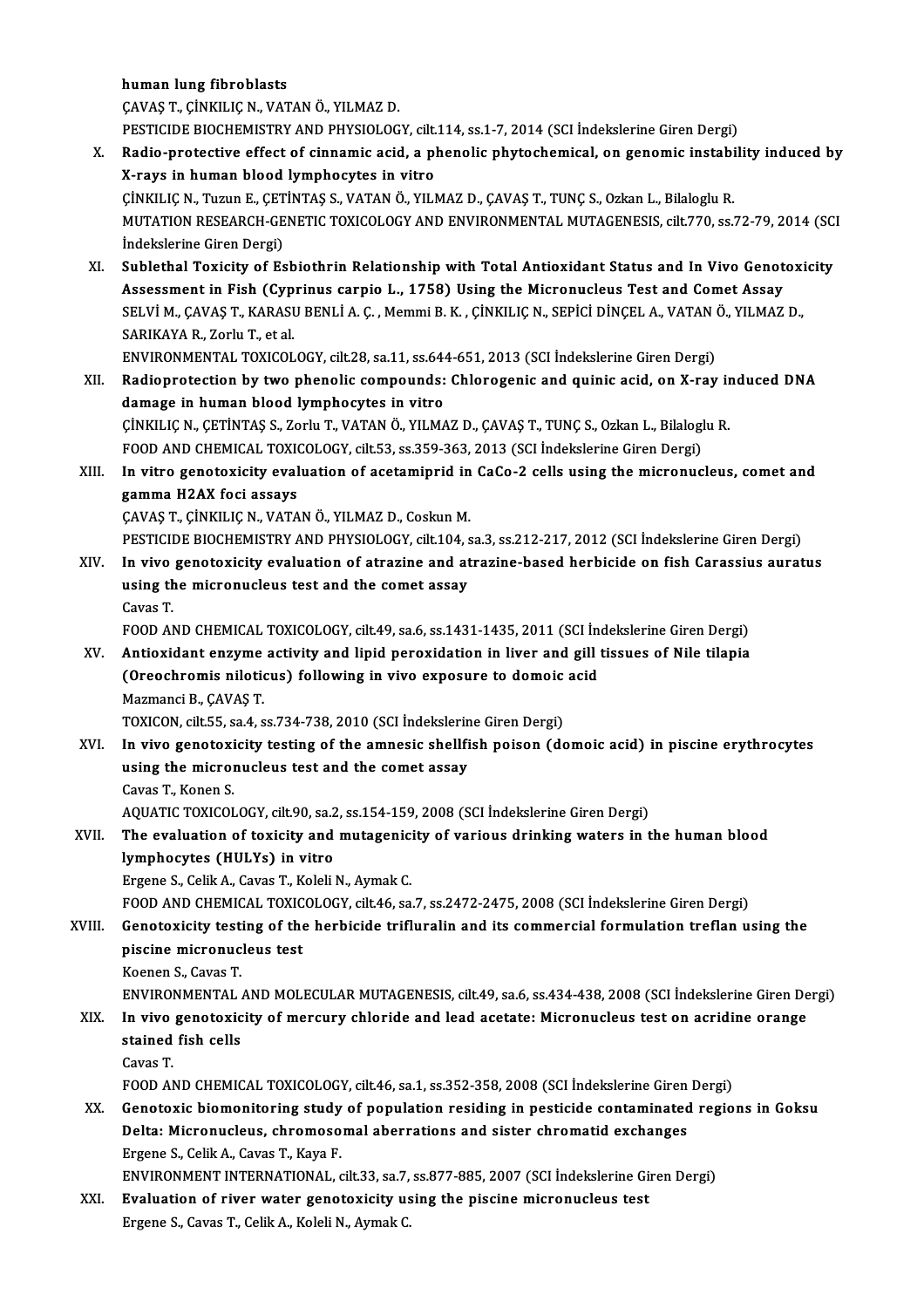ENVIRONMENTAL AND MOLECULAR MUTAGENESIS, cilt.48, sa.6, ss.421-429, 2007 (SCI İndekslerine Giren Dergi)<br>Detestion of autogenetis and DNA demage in neginberal exuthresutes of soldfich (Cenessius eurotus) ENVIRONMENTAL AND MOLECULAR MUTAGENESIS, cilt.48, sa.6, ss.421-429, 2007 (SCI İndekslerine Giren Dergi)<br>XXII. Detection of cytogenetic and DNA damage in peripheral erythrocytes of goldfish (Carassius auratus) ENVIRONMENTAL AND MOLECULAR MUTAGENESIS, cilt.48, sa.6, ss.421-429, 2007 (SCI İndeksleri<br>Detection of cytogenetic and DNA damage in peripheral erythrocytes of goldfish (Cara<br>exposed to a glyphosate formulation using the mi Detection of cyt<br>exposed to a gly<br>Cavas T., Konen S.<br>MUTACENESIS cil exposed to a glyphosate formulation using the micronucleus test ar<br>Cavas T., Konen S.<br>MUTAGENESIS, cilt.22, sa.4, ss.263-268, 2007 (SCI İndekslerine Giren Dergi)<br>Monitoring of nuclear abnormalities in norinberal eruthrosut Cavas T., Konen S.<br>MUTAGENESIS, cilt.22, sa.4, ss.263-268, 2007 (SCI Indekslerine Giren Dergi)<br>XXIII. Monitoring of nuclear abnormalities in peripheral erythrocytes of three fish species from the Goksu MUTAGENESIS, cilt.22, sa.4, ss.263-268, 2007 (SCI Indekslerine Giren Dergi)<br>Monitoring of nuclear abnormalities in peripheral erythrocytes of t<br>Delta (Turkey): genotoxic damage in relation to water pollution<br>Ergene S., Cav Delta (Turkey): genotoxic damage in relation to water pollution ECOTOXICOLOGY, cilt.16, sa.4, ss.385-391, 2007 (SCI İndekslerine Giren Dergi) XXIV. Induction of micronuclei and nuclear abnormalities in Oreochromis niloticus following exposure to ECOTOXICOLOGY, cilt.16, sa.4, ss.385-391, 2007 (SCI İndekslerine Gire<br>Induction of micronuclei and nuclear abnormalities in Oreoch<br>petroleum refinery and chromium processing plant effluents<br>Cause T. Ersane Casultare S Induction of micronuclei<br>petroleum refinery and cl<br>Cavas T., Ergene-Gozukara S.<br>AOUATIC TOVICOLOCY silt 7 Cavas T., Ergene-Gozukara S.<br>AQUATIC TOXICOLOGY, cilt.74, sa.3, ss.264-271, 2005 (SCI İndekslerine Giren Dergi) Cavas T., Ergene-Gozukara S.<br>AQUATIC TOXICOLOGY, cilt.74, sa.3, ss.264-271, 2005 (SCI İndekslerine Giren Dergi)<br>XXV. Micronucleus test in fish cells: A bioassay for in situ monitoring of genotoxic pollution in the marine<br>o AQUATIC TOXI<mark>)</mark><br>Micronucleus<br>environment<br>Caves T. Ensen environment<br>Cavas T., Ergene-Gozukara S. environment<br>Cavas T., Ergene-Gozukara S.<br>ENVIRONMENTAL AND MOLECULAR MUTAGENESIS, cilt.46, sa.1, ss.64-70, 2005 (SCI İndekslerine Giren Dergi)<br>Industion of misronualei and binualei in blood, gill and liver gelle of fishes Cavas T., Ergene-Gozukara S.<br>ENVIRONMENTAL AND MOLECULAR MUTAGENESIS, cilt.46, sa.1, ss.64-70, 2005 (SCI İndekslerine Giren Dergi)<br>XXVI. Induction of micronuclei and binuclei in blood, gill and liver cells of fishes subchr ENVIRONMENTAL AND MOLECULAR MUTAGEN<br>Induction of micronuclei and binuclei in b<br>to cadmium chloride and copper sulphate<br>Cause T. Causake N. Arkhinghul: V. Induction of micronuclei and binuclei in blood, gill and liver cells of fishes subchronically exposed to cadmium chloride and copper sulphate<br>Cavas T., Garanko N., Arkhipchuk V. FOOD AND CHEMICAL TOXICOLOGY, cilt.43, sa.4, ss.569-574, 2005 (SCI İndekslerine Giren Dergi) XXVII. Genotoxicity evaluation of metronidazole using the piscine micronucleus test by acridine orange fluorescent staining CavasT.,Ergene-Gozukara S. fluorescent staining<br>Cavas T., Ergene-Gozukara S.<br>ENVIRONMENTAL TOXICOLOGY AND PHARMACOLOGY, cilt.19, sa.1, ss.107-111, 2005 (SCI İndekslerine Giren Cavas 1<br>ENVIRO<br>Dergi) ENVIRONMENTAL TOXICOLOGY AND PHARMACOLOGY, cilt.19, sa.1, ss.107-111, 2005 (SCI İndekslerine<br>Dergi)<br>XXVIII. A karyological analysis of Garra rufa (Heckel, 1843) (Pisces, Cyprinidae) from the Eastern<br>Meditaryonoon Biyer Bas Dergi)<br>A karyological analysis of Garra rufa<br>Mediterranean River Basin in Turkey<br>Comikana S. Cavas T A karyological ana<br>Mediterranean Riv<br>Gozukara S., Cavas T.<br>TURKISH JOURNAL O Mediterranean River Basin in Turkey<br>Gozukara S., Cavas T.<br>TURKISH JOURNAL OF VETERINARY & ANIMAL SCIENCES, cilt.28, sa.3, ss.497-500, 2004 (SCI İndekslerine Giren<br>Dergi) Gozukara S., Cavas T. TURKISH JOURNAL OF VETERINARY & ANIMAL SCIENCES, cilt.28, sa.3, ss.497-500, 2004 (SCI İndekslerine Giren<br>Dergi)<br>XXIX. Cytogenetic biomonitoring in petrol station attendants: micronucleus test in exfoliated buccal cells<br>Cel Dergi)<br>Cytogenetic biomonitoring in pet<br>Celik A., Cavas T., Ergene-Gozukara S.<br>MUTACENESIS silt 19, 20 E. 32417, 42 Cytogenetic biomonitoring in petrol station attendants: micronucler<br>Celik A., Cavas T., Ergene-Gozukara S.<br>MUTAGENESIS, cilt.18, sa.5, ss.417-421, 2003 (SCI İndekslerine Giren Dergi)<br>Micronuclei, nuclear legions and intern Celik A., Cavas T., Ergene-Gozukara S.<br>MUTAGENESIS, cilt.18, sa.5, ss.417-421, 2003 (SCI Indekslerine Giren Dergi)<br>XXX. Micronuclei, nuclear lesions and interphase silver-stained nucleolar organizer regions (AgNORs) as<br>aut MUTAGENESIS, cilt.18, sa.5, ss.417-421, 2003 (SCI İndekslerine Giren Dergi)<br>Micronuclei, nuclear lesions and interphase silver-stained nucleolar organizer region<br>cyto-genotoxicity indicators in Oreochromis niloticus expose Micronuclei, nuclear lesio<br>cyto-genotoxicity indicato<br>Cavas T., Ergene-Gozukara S.<br>MUTATION BESEARCH CENE cyto-genotoxicity indicators in Oreochromis niloticus exposed to textile mill effluent<br>Cavas T., Ergene-Gozukara S.<br>MUTATION RESEARCH-GENETIC TOXICOLOGY AND ENVIRONMENTAL MUTAGENESIS, cilt.538, ss.81-91, 2003 (SCI<br>Indeksle Cavas T., Ergene-Gozukara<br>MUTATION RESEARCH-GE<br>İndekslerine Giren Dergi)<br>Evaluation of the genet MUTATION RESEARCH-GENETIC TOXICOLOGY AND ENVIRONMENTAL MUTAGENESIS, cilt.538, ss.81-91, 2003 (SCI<br>Indekslerine Giren Dergi)<br>XXXI. Evaluation of the genotoxic potential of lambda-cyhalothrin using nuclear and nucleolar biom Indekslerine C<br>Evaluation o<br>on fish cells<br>Caves T. Exac Evaluation of the genotox<br>on fish cells<br>Cavas T., Ergene-Gozukara S.<br>MUTATION BESEARCH CENE on fish cells<br>Cavas T., Ergene-Gozukara S.<br>MUTATION RESEARCH-GENETIC TOXICOLOGY AND ENVIRONMENTAL MUTAGENESIS, cilt.534, ss.93-99, 2003 (SCI<br>İndekslerine Giren Dergi) Cavas T., Ergene-Gozukara S. MUTATION RESEARCH-GENETIC TOXICOLOGY AND ENVIRONMENTAL MUTAGENESIS, cilt.534, ss.93-99, 2<br>Indekslerine Giren Dergi)<br>XXXII. Cytogenetic analysis of a Mediterranean gobiid fish Gobius paganellus L., 1758 from Turkey Indekslerine Giren Dergi)<br>Cytogenetic analysis of a l<br>Ergene-Gozukara S., Cavas T.<br>FOLLA PIOLOCICA *V*PA*V*OW. Cytogenetic analysis of a Mediterranean gobiid fish Gobius paganellus<br>Ergene-Gozukara S., Cavas T.<br>FOLIA BIOLOGICA-KRAKOW, cilt.50, ss.5-7, 2002 (SCI İndekslerine Giren Dergi) FOLIA BIOLOGICA-KRAKOW, cilt.50, ss.5-7, 2002 (SCI İndekslerine Giren Dergi)<br>Diğer Dergilerde Yayınlanan Makaleler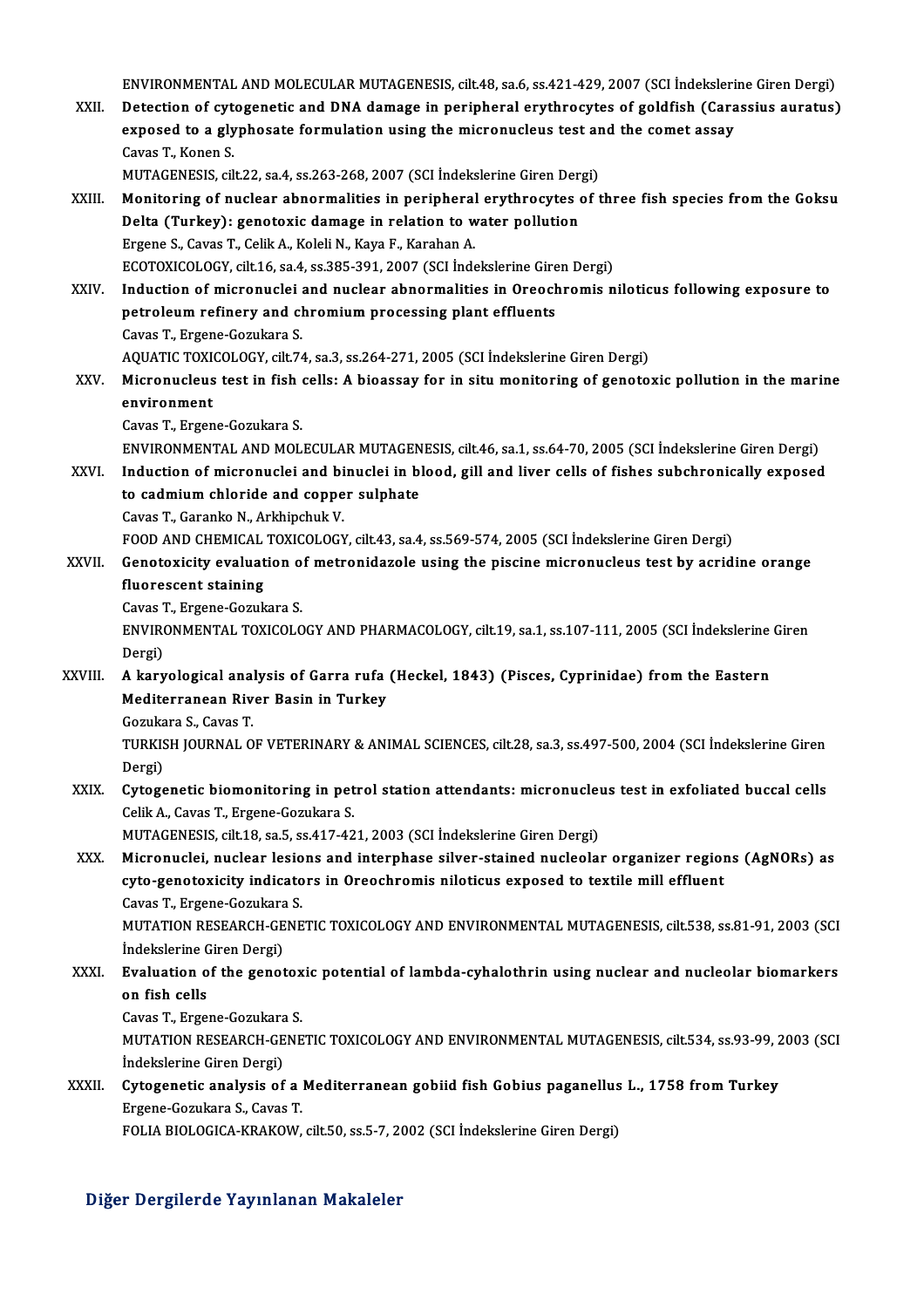- I. Trifluralin, Treflan ve Etil Metan Sülfonat'ın Oreochromis niloticus'ta Oluşturduğu Genotoksik Hasar<br>Ügenine Askapbik Asitin Antiseneteksik Etkisi Trifluralin, Treflan ve Etil Metan Sülfonat'ın (<br>Üzerine Askorbik Asitin Antigenotoksik Etkisi<br>KÖNEN ADIÇÜZEL S. CAVAS T Trifluralin, Treflan ve Etil M<br>Üzerine Askorbik Asitin Ant<br>KÖNEN ADIGÜZEL S.,ÇAVAŞ T.<br>Navçehir Bilim ve Talmaloji Dar Üzerine Askorbik Asitin Antigenotoksik Etkisi<br>KÖNEN ADIGÜZEL S., ÇAVAŞ T.<br>Nevşehir Bilim ve Teknoloji Dergisi, cilt.6, sa.1, ss.10-19, 2017 (Diğer Kurumların Hakemli Dergileri)<br>In Vitre Gytetevia Effect Evaluation of Diess
- KÖNEN ADIGÜZEL S., ÇAVAŞ T.<br>Nevşehir Bilim ve Teknoloji Dergisi, cilt.6, sa.1, ss.10-19, 2017 (Diğer Kurumların Hakemli Dergileri)<br>II. In Vitro Cytotoxic Effect Evaluation of Dioscorea communis (L.) Caddick Wilkin Rhizome Nevşehir Bilim ve Teknoloji Dergisi, cilt.6, sa.1, ss.:<br>In Vitro Cytotoxic Effect Evaluation of Dioso<br>Extracts on Hepatocellular Carcinoma Cells<br>ECELLÜ VURDACAN R. HURİVET H. CÜNEV C. E In Vitro Cytotoxic Effect Evaluation of Dioscorea communis (L.) Caddick Wilkin Rhizome and Ste<br>Extracts on Hepatocellular Carcinoma Cells<br>EGELİ Ü., YURDACAN B., HURİYET H., GÜNEY G., ERYILMAZ I. E. , ÇAVAŞ T., ÇEÇENER G., Extracts on Hepatocellular Carcinoma Cells<br>EGELİ Ü., YURDACAN B., HURİYET H., GÜNEY G., ERYILMAZ I. E. , ÇAVAŞ T., ÇEÇ<br>Proceedings, cilt.1, sa.10, ss.1011, 2017 (Diğer Kurumların Hakemli Dergileri) Proceedings, cilt.1, sa.10, ss.1011, 2017 (Diğer Kurumların Hakemli Dergileri)<br>Kitap & Kitap Bölümleri

itap & Kitap Bölümleri<br>I. The use of fish as model aquatic organisms in genotoxicity studies<br>CAVAS T The use<br>CAVAŞ T.<br>Featovise The use of fish as model aquatic organisms in genotoxicity studies<br>ÇAVAŞ T.<br>Ecotoxicology and Genotoxicology: Non-traditional Aquatic Models (Issues in Toxicology), Marcelo Larramendy,<br>Editër, Poval Society of Chamistry, C

ÇAVAŞ T.<br>Ecotoxicology and Genotoxicology: Non-traditional Aquatic Mode<br>Editör, Royal Society of Chemistry , Cambridge, ss.245-277, 2017

# editor, Koyal Society of Chemistry , Cambridge, ss.245-277, 2017<br>Hakemli Kongre / Sempozyum Bildiri Kitaplarında Yer Alan Yayınlar

akemli Kongre / Sempozyum Bildiri Kitaplarında Yer Alan Yay<br>I. The evaluation of radiosensitivity in patients with STAT3 deficiency<br>Colsie S. Huriyot H. Hortoglu M. B. Barie S. Motin A. Özen A. O. Ayduar E. A. I. The evaluation of radiosensitivity in patients with STAT3 deficiency<br>Çekiç Ş., Huriyet H., Hortoglu M. B. , Barış S., Metin A., Özen A. O. , Aydıner E., Abakay C. D. , Çavaş T., Kılıç Gültekin S.<br>S. TI<br>Çe<br>S. Çekiç Ş., Huriyet H., Hortoglu M. B. , Barış S., Metin A., Özen A. O. , Aydıner E., Abakay C. D. , Çavaş T., Kılıç Gültekin S.<br>Ş.<br>the 12th Annual Meeting of the Clinical Immunology Society: 2021 Virtual Annual Meeting: Imm

Ş.<br>the 12th Annual Meeting of the Clinical Immunology Society<br>Dysregulation North American Conference, 14 Nisan 2021<br>Primer İmmünyetmerliklerde Bedyseyen Duvarlılığı the 12th Annual Meeting of the Clinical Immunology Society: 2021 Virtual Ann<br>Dysregulation North American Conference, 14 Nisan 2021<br>II. Primer İmmünyetmezliklerde Radyasyon DuyarlılığınınAraştırılması<br>CEVİC S. bürüyet b. H

- Dysregulation North American Conference, 14 Nisan 2021<br>II. Primer İmmünyetmezliklerde Radyasyon DuyarlılığınınAraştırılması<br>ÇEKİÇ Ş., hüriyet h., Hortoglu M. B. , Abakay C. D. , ÇAVAŞ T., KILIÇ GÜLTEKİN S. Ş. 16. Uludağ Pediatri Kış Kongresi, Türkiye, 8 - 11 Mart 2020 CEKİÇ Ş., hüriyet h., Hortoglu M. B. , Abakay C. D. , CAVAŞ T., KILIÇ GÜLTEKİN S. Ş.<br>16. Uludağ Pediatri Kış Kongresi, Türkiye, 8 - 11 Mart 2020<br>III. Genotoxic effects of silver-tin alloy (AgSn) nanoparticles on root meris
- 16. Uludağ Pediatri Kış Kongresi, Türkiye, 8 11 Mart 2020<br>Genotoxic effects of silver-tin alloy (AgSn) nanoparticles on root meristem cells<br>Huriyet H., Çavaş T., Vatan Ö., Düzen Z. N. , Allounan C. A. A. , Bektaş Hortoğl Genotoxic effects of silver-tin alloy (AgSn) nanoparticles on root meristem cells of Allium c<br>Huriyet H., Çavaş T., Vatan Ö., Düzen Z. N. , Allounan C. A. A. , Bektaş Hortoğlu M., Çinkilıç N.<br>1st INTERNATIONAL SYMPOSIUM ON 1st INTERNATIONAL SYMPOSIUM ON BIODIVERSITY RESEARCH, Çanakkale, Türkiye, 2 - 04 Mayıs 2019
- Huriyet H., Çavaş T., Vatan Ö., Düzen Z. N. , Allounan C. A. A. , Bektaş Hortoğlu M., Çinkılıç N.<br>1st INTERNATIONAL SYMPOSIUM ON BIODIVERSITY RESEARCH, Çanakkale, Türkiye, 2 04 Mayıs 2019<br>IV. Anemone blanda'nın in vi Anemone blanda'nın in vitro koşulda sağlıklı ve kanser hücre hatları<br>antioksidan etkilerinin araştırılması.<br>Fındık S., Huriyet H., BEKTAŞ HORTOĞLU M., VATAN Ö., ÇAVAŞ T., ÇİNKILIÇ N.<br>7. Multidiginlinen Kansen arastırma1, T antioksidan etkilerinin araştırılması.<br>Fındık S., Huriyet H., BEKTAŞ HORTOĞLU M., VATAN Ö., ÇAVAŞ T., ÇİNKILIÇ N.<br>7. Multidisipliner Kanser araştırma1. Temel Onkoloji Kongresi, 11 - 14 Ekim 2018<br>Avgiseği leşitini'nin insan

Fındık S., Huriyet H., BEKTAŞ HORTOĞLU M., VATAN Ö., ÇAVAŞ T., ÇİNKILIÇ N.<br>7. Multidisipliner Kanser araştırma1. Temel Onkoloji Kongresi, 11 - 14 Ekim 2018<br>1. Ayçiçeği lesitini'nin insan sağlıklı bronşiyal epitel hücre hat 7. Multidisipliner Kanser araştırma1. Temel Onkolo<br>Ayçiçeği lesitini'nin insan sağlıklı bronşiyal e<br>vitro antiproliferatif etkilerinin araştırılması<br>PEKTAS HOPTOČLUM, Endik S. Huriyat H. eral n Ayçiçeği lesitini'nin insan sağlıklı bronşiyal epitel hücre hattı ve kanserli al<br>vitro antiproliferatif etkilerinin araştırılması<br>BEKTAŞ HORTOĞLU M., Fındık S., Huriyet H., oral n., VATAN Ö., ÇİNKILIÇ N., ÇAVAŞ T.<br>7. Multi vitro antiproliferatif etkilerinin araştırılması<br>BEKTAŞ HORTOĞLU M., Fındık S., Huriyet H., oral n., VATAN Ö., ÇİNKILIÇ N., ÇAVAŞ T.<br>7. Multidisipliner Kanser Araştırma 1. Temel Onkoloji Kongresi, 11 - 14 Ekim 2018

BEKTAŞ HORTOĞLU M., Fındık S., Huriyet H., oral n., VATAN Ö., ÇİNKILIÇ N., ÇAVAŞ T.<br>7. Multidisipliner Kanser Araştırma 1. Temel Onkoloji Kongresi, 11 - 14 Ekim 2018<br>VI. Keten tohumu yağının in-vitro antiproliferatif etkil 7. Multidisipliner Kanser Araştırma 1. Temel Onkolo<br>Keten tohumu yağının in-vitro antiproliferati<br>kanserli akciğer hücre hattında araştırılması<br>PEKTAS HOPTOČLUM, Cuası C. Eundik S. Hurjyat Keten tohumu yağının in-vitro antiproliferatif etkilerinin insan sağlıklı bronş<br>kanserli akciğer hücre hattında araştırılması<br>BEKTAŞ HORTOĞLU M., Çıracı G., Fındık S., Huriyet H., VATAN Ö., ÇİNKILIÇ N., ÇAVAŞ T.<br>7. Multidi kanserli akciğer hücre hattında araştırılması<br>BEKTAŞ HORTOĞLU M., Çıracı G., Fındık S., Huriyet H., VATAN Ö., ÇİNKILIÇ N., ÇAVAŞ T.

7. Multidisipliner Kanser araştırma1. Temel Onkoloji Kongresi, 11 - 14 Ekim 2018

# VII. Evaluation of the In Vitro Anticancer and Antimicrobial Activity of Methanolic Leaf Extract of Thuja<br>occidentalis

Hürriyet H., Güler B. E., ÇAVAŞ T., VATAN Ö., SEVGİ T., ÇİNKILIÇ N., DEMİRKAN E.

VII. International Congress on Molecular Biology and Biotechnology, 25 - 27 Nisan 2018

VIII. INVESTIGATION OF THE IN VITRO CYTOTOXIC AND GENOTOXIC EFFECTS OFMONTIVIPERAXANTHINA VII. International Congress on Molecular Biology and Biotechnology, 25 - 27 Nisan 2018<br>INVESTIGATION OF THE IN VITRO CYTOTOXIC AND GENOTOXIC EFFECTS OFMONT<br>(GRAY 1840) VENOMS ON HEALTHY AND CANCEREPITHELIAL LUNG CELL LINES INVESTIGATION OF THE IN VITRO CYTOTOXIC AND GENOTOXIC EFI<br>(GRAY 1840) VENOMS ON HEALTHY AND CANCEREPITHELIAL LUN<br>Huriyet H., ÇAVAŞ T., VATAN Ö., oraln., BEKTAŞ HORTOĞLU M., ÇİNKILIÇ N.<br>FIONS 2PD INTERNATIONAL CONCEFSS ON M Huriyet H., ÇAVAŞ T., VATAN Ö., oral n., BEKTAŞ HORTOĞLU M., ÇİNKILIÇ N.<br>EJONS 3RD INTERNATIONAL CONGRESS ON MATHEMATIC, ENGINEERING AND NATURAL SCIENCES, 20 - 22 Nisan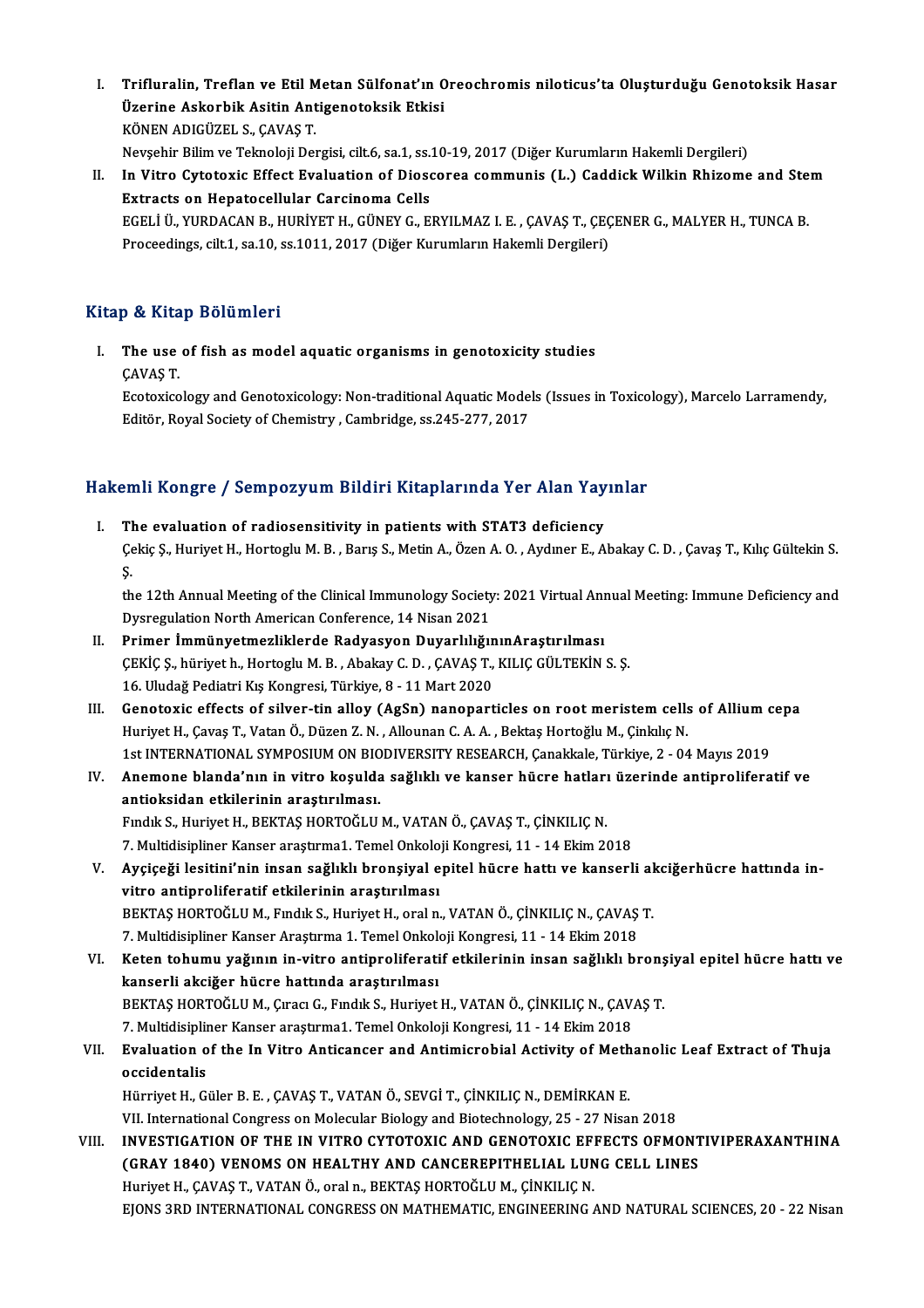2018 2018<br>IX. INVESTIGATION OF ANTICANCER ACTIVITY IN VARIOUS CELL LINES OF NEWLY SYNTHESIZED 2018<br>INVESTIGATION OF A<br>COPPER COMPLEXES<br>araln Huriyat Helingi F INVESTIGATION OF ANTICANCER ACTIVITY IN VARIOUS CELL LINES OF NEWLY SY<br>COPPER COMPLEXES<br>oraln., Huriyet H., İnci D., VATAN Ö., BEKTAŞ HORTOĞLU M., ÇİNKILIÇ N., ÇAVAŞ T., AYDIN R.<br>FIONS 2PD INTERNATIONAL CONCRESS ON MATHEMA COPPER COMPLEXES<br>oral n., Huriyet H., İnci D., VATAN Ö., BEKTAŞ HORTOĞLU M., ÇİNKILIÇ N., ÇAVAŞ T., AYDIN R.<br>EJONS 3RD INTERNATIONAL CONGRESS ON MATHEMATIC, ENGINEERING AND NATURAL SCIENCES, 20 - 22 Nisan<br>2018 oral n<br>EJONS<br>2018<br>Antin EJONS 3RD INTERNATIONAL CONGRESS ON MATHEMATIC, ENGINEERING AND NATURAL 3<br>2018<br>X. Antiproliferative Effect of Methanolic Extract of Linum arboreum on A549 Cells<br>VATAN Ö. VILMAZ Ö. Huriyet H. CAVAS T. CİNKILIC N 2018<br>X. Antiproliferative Effect of Methanolic Extract of Linum arboreum on A549 Cells<br>VATAN Ö., YILMAZ Ö., Huriyet H., ÇAVAŞ T., ÇİNKILIÇ N. Antiproliferative Effect of Methanolic Extract of Linum arboreum on A549 Cells<br>VATAN Ö., YILMAZ Ö., Huriyet H., ÇAVAŞ T., ÇİNKILIÇ N.<br>2nd International Conference on Natural Products for Cancer Prevention and Therapy, 8 - VATAN Ö., YILMAZ Ö., Huriyet H., ÇAVAŞ T., ÇİNKILIÇ N.<br>2nd International Conference on Natural Products for Cancer Prevention and Therapy, 8 - 11 Kasım 2017<br>XI. Investigation of In Vitro Cytotoxic Effects of Montiviper 2nd International<br>Investigation of<br>Lung Cell Lines<br>Hurivet H. CAVAS Investigation of In Vitro Cytotoxic Effe<br>Lung Cell Lines<br>Huriyet H., ÇAVAŞ T., VATAN Ö., ÇİNKILIÇ N.<br>2nd International Conference on Natural Pr. Lung Cell Lines<br>Huriyet H., ÇAVAŞ T., VATAN Ö., ÇİNKILIÇ N.<br>2nd International Conference on Natural Products for Cancer Prevention and Therapy, 8 - 11 Kasım 2017 Huriyet H., ÇAVAŞ T., VATAN Ö., ÇİNKILIÇ N.<br>2nd International Conference on Natural Products for Cancer Prevention and Therapy, 8 -<br>XII. Antiproliferative Potential of Polysiphonia morrowii (Ceramiales, Rhodophyta)<br>VAT 2nd International Conference on Natural Products for<br>**Antiproliferative Potential of Polysiphonia morr**<br>VATAN Ö., YILDIZ G., Huriyet H., ÇİNKILIÇ N., ÇAVAŞ T.<br>YIL Uluqlararası Katılımlı Ekoloji*ve Coure Konsussi*, 13 Antiproliferative Potential of Polysiphonia morrowii (Ceramial<br>VATAN Ö., YILDIZ G., Huriyet H., ÇİNKILIÇ N., ÇAVAŞ T.<br>XIII. Uluslararası Katılımlı Ekoloji ve Çevre Kongresi, 12 - 15 Eylül 2017<br>Investisation of The In Vitre VATAN Ö., YILDIZ G., Huriyet H., ÇİNKILIÇ N., ÇAVAŞ T.<br>XIII. Uluslararası Katılımlı Ekoloji ve Çevre Kongresi, 12 - 15 Eylül 2017<br>XIII. Investigation of The In Vitro Cytotoxic and Genotoxic Effects of Nilüfer Stream (B XIII. Uluslararası Katılımlı Ekoloji ve Çevre Kongresi, 12 - 15 Eylül 2017<br>Investigation of The In Vitro Cytotoxic and Genotoxic Effects of Nilüfer Stream (Bursa) Water<br>Samples on Healthy Human Epithelial Lung Cell Lines/N Investigation of The In Vitro Cytotoxic and Genotoxic Effects of Nilüfer Stream (Burs<br>Samples on Healthy Human Epithelial Lung Cell Lines/Nilüfer Çayı (Bursa) Su Örnekl<br>İnsan Akciğer Hücreleri Üzerindeki Sitotoksik ve Geno Samples on Healthy Human Epithelial Lung Cell Lines/Nilüfer Çayı (Bursa) Su Örneklerinin Sağlık<br>İnsan Akciğer Hücreleri Üzerindeki Sitotoksik ve Genotoksik Etkilerinin Araştırılması<br>HURİYET H., AKAY E., VATAN Ö., HASRET S. İnsan Akciğer Hücreleri Üzerindeki Sitotoksik ve Genotoksik Etkilerinin Araştırılması<br>HURİYET H., AKAY E., VATAN Ö., HASRET S., KANDER S., DALKIRAN N., ÇİNKILIÇ N., KARACAOĞLU D., ÇAVAŞ T.<br>XIII. Congress of Ecology and Env HURİYET H.<br>XIII. Congre<br>Eylül 2017<br>Evaluation XIII. Congress of Ecology and Environment With International Participation, UKECEK 2017., Edirne<br>Eylül 2017<br>XIV. Evaluation of the In-Vitro Cytotoxic and Genotoxic Effects of Parabens (Butylparaben,<br>Methylparaben, and Prop Eylül 2017<br>Evaluation of the In-Vitro Cytotoxic and Genotoxic Effects of Parabens (Butylpara<br>Methylparaben, and Propylparaben) in BEAS-2B Human Lung Epithelial Cell Line<br>CAVAS T. Hurivet H. VATAN Ö. CİNKU IC N Evaluation of the In-Vitro Cytotoxic an<br>Methylparaben, and Propylparaben) in<br>ÇAVAŞ T., Huriyet H., VATAN Ö., ÇİNKILIÇ N.<br>2rd Annual International Conference en Bio Methylparaben, and Propylparaben) in BEAS-2B Human Lung Epithelial Cell Line<br>CAVAŞ T., Huriyet H., VATAN Ö., ÇİNKILIÇ N.<br>3rd Annual International Conference on Biology, 19 - 22 Haziran 2017 CAVAS T., Huriyet H., VATAN Ö., ÇİNKILIÇ N.<br>3rd Annual International Conference on Biology, 19 - 22 Haziran 2017<br>XV. The Cytotoxic and Apoptotic Effects of The Young Shoots Extract of Tamus Communis on<br>Hanatocellular C **3rd Annual International Conf**<br>The Cytotoxic and Apoptot<br>Hepatocellular Carcinoma<br>FCELLÜ VURDACAN P. HURI The Cytotoxic and Apoptotic Effects of The Young Shoots Extract of Tamus Communis on<br>Hepatocellular Carcinoma<br>EGELİ Ü., YURDACAN B., HURİYET H., GÜNEY G., ERYILMAZ I. E. , MALYER H., ÇEÇENER G., ÇAVAŞ T., TUNCA B.<br>LINTERNA Hepatocellular Carcinoma<br>EGELİ Ü., YURDACAN B., HURİYET H., GÜNEY G., ERYILMAZ I. E. , MALYER H., ÇEÇENER G., ÇAVAŞ T., TUNCA B.<br>LINTERNATIONAL CONGRESS ON MEDICINAL AND AROMATIC PLANTS "NATURAL AND HEALTHY LiFE, 10 - 12<br>M EGELİ Ü., YU<br>I.INTERNATI<br>Mayıs 2017<br>Investisatis I.INTERNATIONAL CONGRESS ON MEDICINAL AND AROMATIC PLANTS "NATURAL AND HEALTHY I<br>Mayıs 2017<br>XVI. Investigation of Cytotoxic and Genotoxic Effect of Dr.Honeywax Verox Food Suplement. Mayıs 2017<br>Investigation of Cytotoxic and Genotoxic Effect of I<br>ÇAVAŞ T., ÇİNKILIÇ N., VATAN Ö., Huriyet H., Şahinoğlu H.<br>1st International Congress en Medicinal and Aramatic Pla Investigation of Cytotoxic and Genotoxic Effect of Dr.Honeywax Verox Food Suplement.<br>ÇAVAŞ T., ÇİNKILIÇ N., VATAN Ö., Huriyet H., Şahinoğlu H.<br>1st International Congress on Medicinal and Aromatic Plants –Natural and Health CAVAŞ T., ÇİNKILIÇ N., VATAN Ö., Huriyet H., Şahinoğlu H.<br>1st International Congress on Medicinal and Aromatic Plants –Natural and Healthy Life, 10 - 12 Mayıs 2017<br>XVII. Investigation of Cytotoxic and Genotoxic Effect of D 1st International Congress on Medicinal and Aromatic Pla<br>Investigation of Cytotoxic and Genotoxic Effect of I<br>ÇİNKILIÇ N., ÇAVAŞ T., VATAN Ö., Huriyet H., Şahinoğlu H.<br>1st International Congress on Medicinal and Aromatic P Investigation of Cytotoxic and Genotoxic Effect of Dr.Honeywax Herovic Food Suplement in vitr<br>CİNKILIÇ N., ÇAVAŞ T., VATAN Ö., Huriyet H., Şahinoğlu H.<br>1st International Congress on Medicinal and Aromatic Plants –Natural a CINKILIC N., CAVAS T., VATAN Ö., Huriyet H., Sahinoğlu H.<br>1st International Congress on Medicinal and Aromatic Plants –Natural and Healthy Life, 10 - 12 Mayıs 2017<br>XVIII. In Vitro Evaluation of Effects of Fullerene Nanopar 1st International Congress on Medicinal and Aromatic Plants –Natural and In Vitro Evaluation of Effects of Fullerene NanoparticlesOn the<br>Effects of PesticidesIn IMR 90Human Lung Fibroblast Cell Line<br>CAVAS T. VATANÖ XILMAZ In Vitro Evaluation of Effects of Fullere<br>Effects of PesticidesIn IMR 90Human Lu<br>ÇAVAŞ T., VATAN Ö., YILMAZ D., ÇİNKILIÇ N.<br>International Conference on Biochamistry er Effects of PesticidesIn IMR 90Human Lung Fibroblast Cell Line<br>ÇAVAŞ T., VATAN Ö., YILMAZ D., ÇİNKILIÇ N.<br>International Conference on Biochemistry and Molecular Biology, Venedik, İtalya, 27 - 29 Nisan 2016<br>Industion of Cons CAVAS T., VATAN Ö., YILMAZ D., ÇİNKILIÇ N.<br>International Conference on Biochemistry and Molecular Biology, Venedik, İtalya, 27 - 29 Nisan 2016<br>XIX. Induction of Genotoxic Damage in Fish as Revealed by the Micronucleus International Conference on Biochemistry and Molecular Biology,<br>Induction of Genotoxic Damage in Fish as Revealed by the<br>Following In Vivo Exposure to Marine Toxin Okadaic Acid<br>CAVAS T, KÖNEN S **Induction of Geno<br>Following In Vivo<br>ÇAVAŞ T., KÖNEN S.<br>. Third International** :Third International Conference on Advances in Applied Sciences and Environmental Technology', 28 - 29 Aralık<br>Third International Conference on Advances in Applied Sciences and Environmental Technology', 28 - 29 Aralık<br>201 CAVAS T, KÖNEN S XX. Third International Conference on Advances in Applied Sciences and Environmental Technology', 28 - 29 Ar:<br>2015<br>XX. Cam Reçinesindeki Kolofan Maddesinin A549 Akciğer Kanseri ve Beas 2b Sağlıklı Akciğer Hücre<br>Hetlem Üsen 2015<br>Çam Reçinesindeki Kolofan Maddesinin A549 Akciğer Kanseri ve Beas 2b Sağlıklı Akciğer Hücre<br>Hatlerı Üzerine Anti Proliferatif ve Anti Kanser Aktivitesinin XTT WST 1 ve Comet Yöntemleri ile Çam Reçinesi<br>Hatlerı Üzeril<br>Araştırılması<br>Aksa C. CAVAS Hatlerı Üzerine Anti Proliferatif ve Anti Kanser Aktivites<br>Araştırılması<br>Akça Ç., ÇAVAŞ T., VATAN Ö., YILMAZ D., ÇİNKILIÇ N., Hüriyet H.<br>Uludağ Üniversitesi IV. Bilgilandiyme ve ABGE Günleri, Burse Tü

Araştırılması<br>Akça Ç., ÇAVAŞ T., VATAN Ö., YILMAZ D., ÇİNKILIÇ N., Hüriyet H.<br>Uludağ Üniversitesi IV. Bilgilendirme ve ARGE Günleri, Bursa, Türkiye, 11 - 13 Kasım 2014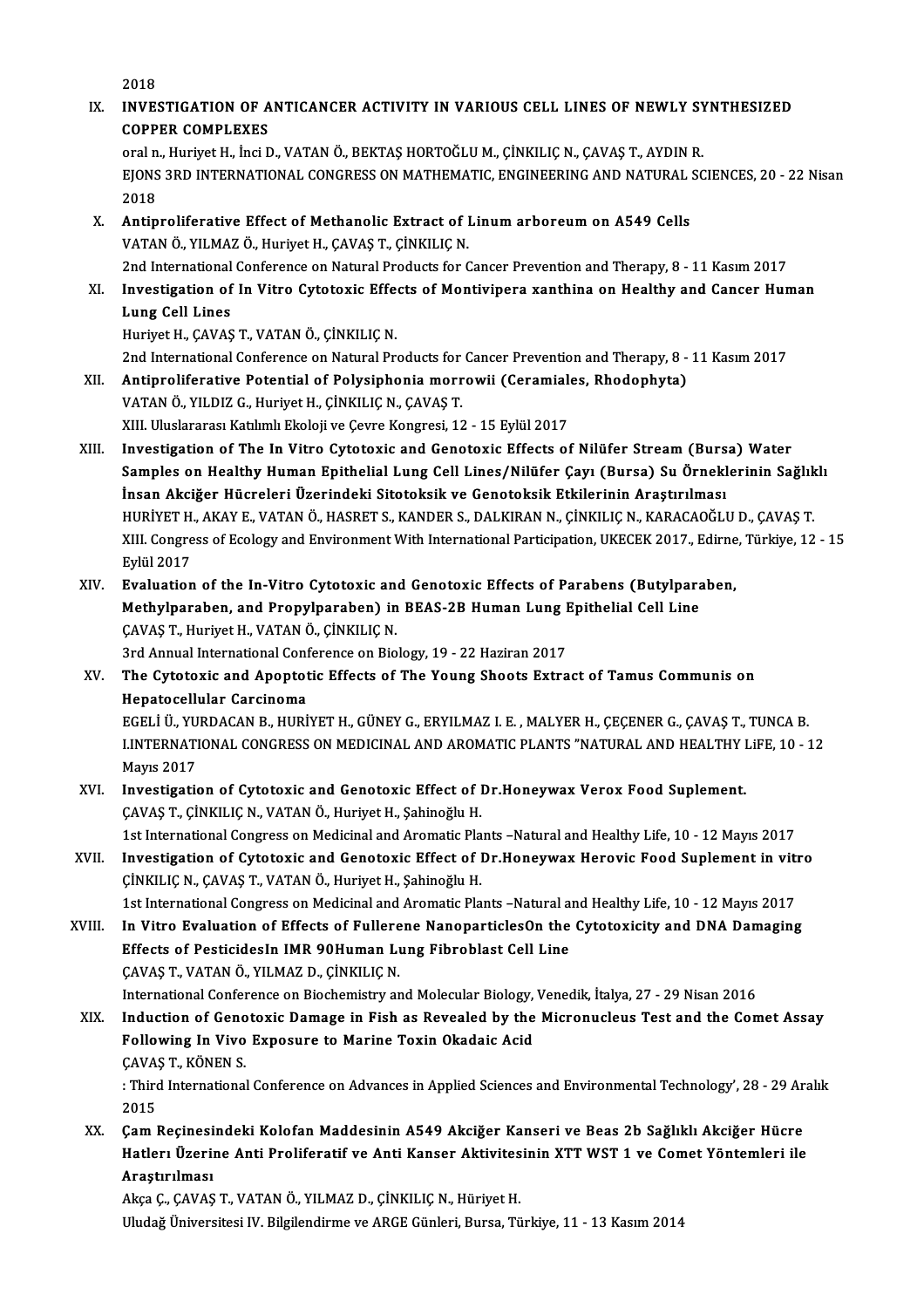| XXI.    | Eşek Equus Asinus L 1758 Sütünün Sitotoksik Etkisinin Kanserli ve Sağlıklı İnsan Akciğer Hücre                 |
|---------|----------------------------------------------------------------------------------------------------------------|
|         | Hatları Üzerine Karşılaştırılmalı Olarak Araştırılması                                                         |
|         | Akça Ç., ÇAVAŞ T., VATAN Ö., YILMAZ D., ÇİNKILIÇ N., Hüriyet H.                                                |
|         | Uludağ Üniversitesi IV. Bilgilendirme ve ARGE Günleri, Türkiye, 11 - 13 Kasım 2014                             |
| XXII.   | Bitkisel Fenolik Bir Bileşik Olan Klorojenik Asidin Radyoduyarlılık Oluşturma Etkisinin in vitro               |
|         | Genotoksisite ve Enzim Test Sistemleri Yardımıyla Araştırılması                                                |
|         | Teksoy Ö., ÇİNKILIÇ N., ÇAVAŞ T., VATAN Ö., YILMAZ D.                                                          |
|         | 22. Ulusal Biyoloji Kongresi, Eskişehir, Türkiye, 23 - 27 Haziran 2014                                         |
| XXIII.  | Bakır Çinko Alaşım Nanopartiküllerin Sitotoksik Etkilerinin ve Klonojenik Test Yöntemlerriyle                  |
|         | Değerlendirilmesi                                                                                              |
|         | Kumbıçak Ü., ÇAVAŞ T., ÇİNKILIÇ N., VATAN Ö., KUMBIÇAK Z., Teksoy Ö.                                           |
|         | 22. Ulusal Biyoloji Kongresi, Eskişehir, Türkiye, 23 - 27 Haziran 2014                                         |
| XXIV.   | Karnosik Asit in Antigenotoksik Etkisinin İnsan Lenfosit Kültürlerinde Kromozom Aberasyonları ve               |
|         | Mikronukleus Yöntemleri ile Araştırılması                                                                      |
|         | VATAN Ö., ÇİNKILIÇ N., YILMAZ D., ÇAVAŞ T., Bilaloğlu R.                                                       |
|         | 22. Ulusal Biyoloji Kongresi, Eskişehir, Türkiye, 23 - 27 Haziran 2014                                         |
| XXV.    | Bakır II İyonunun Karışık Ligant Komplekslerinin in vitro Sitotoksik Genotoksik ve Apoptotik                   |
|         | Etkilerinin MCF 7 ve Caco 2 Kanser Hücre Hatlarında Belirlenmesi                                               |
|         | YILMAZ D., ÇİNKILIÇ N., VATAN Ö., ÇAVAŞ T., İnci D., AYDIN R.                                                  |
|         | 22. Ulusal Biyoloji Kongresi, Eskişehir, Türkiye, 23 - 27 Haziran 2014                                         |
| XXVI.   | Tyrosol'un Antigenotoksik etkisinin in vivo tek hücre jel elektroforezi yöntemi ile araştırılması              |
|         | VATAN Ö., ÇİNKILIÇ N., ÇAVAŞ T., YILMAZ D., Bilaloğlu R.                                                       |
|         | Uludağ Üniversitesi bilgilendirme ve ARGE günleri, Türkiye, 12 - 14 Kasım 2013                                 |
| XXVII.  | Amino asitlerin metal komplekslerinin sentezi, kompleks-DNA etkileşimlerinin ve Anti-kanser                    |
|         | aktivitelerinin araştırılması                                                                                  |
|         | AYDIN R., İnci D., MUTLU GENÇKAL H., ÇİNKILIÇ N., YILMAZ D., VATAN Ö., ÇAVAŞ T.                                |
|         | Uludağ Üniversitesi bilgilendirme ve ARGE günleri, Türkiye, 12 - 14 Kasım 2013                                 |
| XXVIII. | Effects of Aqueous Suspensions of C60 Nanoparticles on the In Vitro Genotoxicity of Pesticides in              |
|         | RTG 2 Fish Cell Line                                                                                           |
|         | ÇAVAŞ T., ÇİNKILIÇ N., VATAN Ö., YILMAZ D., Çoşkun M.                                                          |
|         | 8th International Conference on the Environmental Effects of Nanoparticles and Nanomaterials, Aix-en-Provence, |
|         | Fransa, 3 - 05 Temmuz 2013                                                                                     |
| XXIX.   | Tyrosol ün Antigenotoksik Etkisinin in vivo ve in vitro MN Yöntemleri ile Araştırılması                        |
|         | VATAN Ö., ÇİNKILIÇ N., ÇAVAŞ T., YILMAZ D., Bilaloğlu R.                                                       |
|         | 21. Ulusal Biyoloji Kongresi, İzmir, Türkiye, 3 - 07 Eylül 2012                                                |
| XXX.    | Nano C60 Sulu Süspansiyonlarının İn Vitro Genotoksik Etkilerinin İnsan Akciğer Fibroblast Hücre                |
|         | Hattı IMR 90 Üzerinde İncelenmesi                                                                              |
|         | ÇAVAŞ T., ÇİNKILIÇ N., VATAN Ö., Çoşkun M.                                                                     |
|         | 12. Ulusal Tıbbi Biyoloji ve Genetik Kongresi, Antalya, Türkiye, 27 - 30 Ekim 2011                             |
| XXXI.   | Sinnamik Cinnamic Asidin Radyasyondan Koruyucu Etkilerinin Sağlıklı İnsan Lenfosit Kültürlerinde               |
|         | <b>COMET Testi İle Araştırılması</b>                                                                           |
|         | ÇİNKILIÇ N., Tüzün E., ÇETİNTAŞ S., ÇAVAŞ T., VATAN Ö., YILMAZ D., Özkan L.                                    |
|         | 12. Ulusal Tıbbi Biyoloji ve Genetik Kongresi, Antalya, Türkiye, 27 - 30 Ekim 2011                             |
| XXXII.  | In Vitro Genotoxicity Evaluation of Aqueous suspensions of nano C60 Particles on RTG2 Fish Cell                |
|         | Line                                                                                                           |
|         | ÇAVAŞ T., ÇİNKILIÇ N., VATAN Ö., Çoşkun M.                                                                     |
|         | IV. Workshop and Symposium of Ecotoxicology, Rio-Claro, Brezilya, 10 - 12 Ekim 2011                            |
| XXXIII. | Klorojenik Chlorogenic Asidin Rayokoruyucu Etkisinin İnsan Kan Lenfosit Kültürlerinde Comet Testi              |
|         | ile Belirlenmesi                                                                                               |
|         | ÇİNKILIÇ N., ÇETİNTAŞ S., TÜZÜN E., ÇAVAŞ T., VATAN Ö., GÖZCÜ S., YILMAZ D., Özkan L., Bilaloğlu R.            |
|         | 15. Uludağ Onkoloji Sempozyumu, Bursa, Türkiye, 6 - 09 Mayıs 2011                                              |
|         |                                                                                                                |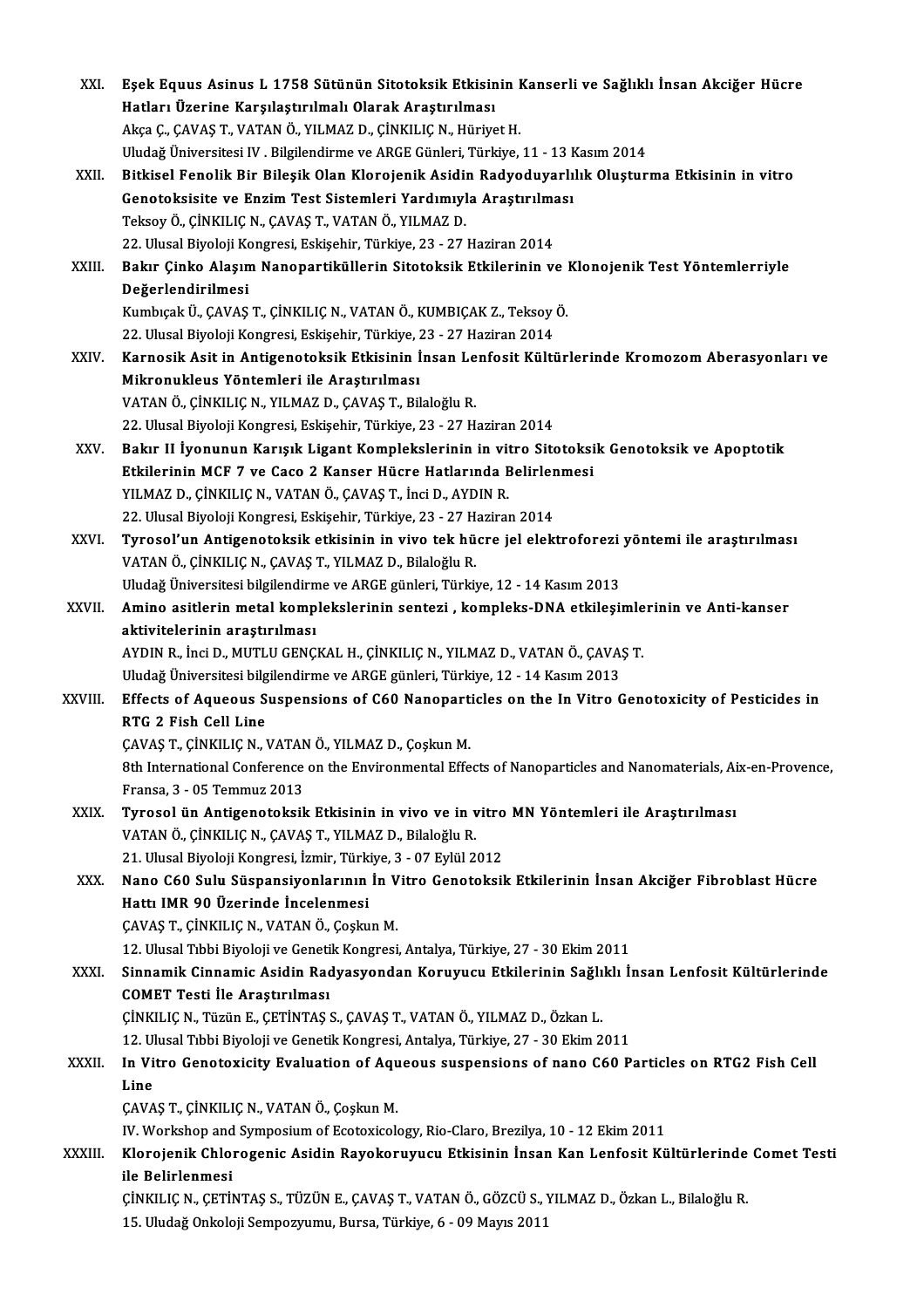XXXIV. Kinik Quinic Asidin Radyokoruyucu etkisinin İnsan Kan Lenfosit Kültürlerinde Comet Testi ile Kinik Quinic<br>Belirlenmesi<br>Cinvu IC N. Ci Kinik Quinic Asidin Radyokoruyucu etkisinin İnsan Kan Lenfosit Kültürlerinde Comet T<br>Belirlenmesi<br>ÇİNKILIÇ N.,ÇETİNTAŞ S., Zorlu T., ÇAVAŞ T., VATAN Ö., Gözcü S., YILMAZ D., ÖZKAN L., Bilaloğlu R.<br>15 Uludağ Onkolaji Semper Belirlenmesi<br>ÇİNKILIÇ N., ÇETİNTAŞ S., Zorlu T., ÇAVAŞ T., VATAN Ö., Gözcü S., YII<br>15. Uludağ Onkoloji Sempozyumu, Bursa, Türkiye, 6 - 08 Mart 2011<br>Fyalustian of Biyar Watar Canatavisity in Cultured Human I CINKILIC N., CETINTAS S., Zorlu T., CAVAS T., VATAN Ö., Gözcü S., YILMAZ D., ÖZKAN L., Bilaloğlu R.<br>15. Uludağ Onkoloji Sempozyumu, Bursa, Türkiye, 6 - 08 Mart 2011<br>XXXV. Evaluation of River Water Genotoxicity in Cultured 15. Uludağ Onkoloji Sem<br>**Evaluation of River W<br>and The Comet Assay**<br>C<sup>INVII IC N. CAVAS T. VI</sup> Evaluation of River Water Genotoxicity in Cultured Huma:<br>and The Comet Assay<br>ÇİNKILIÇ N., ÇAVAŞ T., YILMAZ D., VATAN Ö., Tüzün E., Çoşkun M.<br>Constavisity in aquatis systems: Causes, effects and future needs . Genotoxicity in aquatic systems; Causes, effects and future needs.3 rd International Symposium., Freiburg, Almanya, 22 - 24 Eylül 2010 CINKILIC N., CAVAŞ T., YILMA<br>Genotoxicity in aquatic system<br>Almanya, 22 - 24 Eylül 2010<br>In vive Ceneterisity Asse Genotoxicity in aquatic systems; Causes, effects and future needs.3 rd International Symposium., Freibural Almanya, 22 - 24 Eylül 2010<br>XXXVI. In vivo Genotoxicity Assessment of Esbiothrin in Fish (Cyprinus carpio L., 1758) Almanya, 22 - 24 Eylül 2010<br>In vivo Genotoxicity Assessment of E<br>Micronucleus Test and Comet Assay<br>SELVİM CAVAS T. KARASU PENLİA C SELVİ M., ÇAVAŞ T., KARASU BENLİ A. Ç. , Memmi B. K. , ÇİNKILIÇ N., SEPİCİ DİNÇEL A., VATAN Ö., YILMAZ D.,<br>SARIKAYA R., Zorlu T., et al. Micronucleus Test and Comet Assay SELVİ M., ÇAVAŞ T., KARASU BENLİ A. Ç. , Memmi B. K. , ÇİNKILIÇ N., SEPİCİ DİNÇEL A., VATAN Ö., YILMAZ D.,<br>SARIKAYA R., Zorlu T., et al.<br>9th International Meeting of the International-Society-for-the-Study-of-Xenobiotics(I SARIKAYA R., Zorlu T., et al.<br>9th International Meeting of th<br>Eylül 2010, cilt.42, ss.126-127

# Eylül 2010, cilt.42, ss.126-127<br>Desteklenen Projeler

Desteklenen Projeler<br>Çavaş T., Çinkılıç N., Vatan Ö., TÜBİTAK Projesi, Nano alfa sepiyolitin biyouyumluluk özellikleri ile antikanser ve<br>radvehiyelejik etkilerinin in vitre test vöntemleri kullanılarak arastırılması, 2019, radyobiyolomu i 1990'dir.<br>Çavaş T., Çinkılıç N., Vatan Ö., TÜBİTAK Projesi, Nano alfa sepiyolitin biyouyumluluk özelli<br>radyobiyolojik etkilerinin in vitro test yöntemleri kullanılarak araştırılması, 2019 - 2022<br>Cavaş T. Tü Çavaş T., Çinkılıç N., Vatan Ö., TÜBİTAK Projesi, Nano alfa sepiyolitin biyouyumluluk özellikleri ile antikanser ve<br>radyobiyolojik etkilerinin in vitro test yöntemleri kullanılarak araştırılması, 2019 - 2022<br>Çavaş T., Türk

radyobiyolojik etkilerinin in vitro test yöntemleri kullanılarak araştırılması, 2019 - 2022<br>Çavaş T., Türkoğlu N., TÜBİTAK Projesi, Yara Örtü Materyali Olarak Kullanılmak Amacıyla<br>Selüloz Membran Hazırlanması, 2017 - 2018 Çavaş T., Türkoğlu N., TÜBİTAK Projesi, Yara Örtü Materyali Olarak Kullanılmak Amacıyla Biyobozunur Anti-Mikrobiya<br>Selüloz Membran Hazırlanması, 2017 - 2018<br>ÇAVAŞ T., Yükseköğretim Kurumları Destekli Proje, Paraben Türevle

ÇAVAŞ T., Yükseköğretim Kurumları Destekli Proje, Paraben Türevlerinin In Vitro sitotoksik ve Genotoksik Etkilerinin<br>Fare Fibroblast ve İnsan Epitel Üzerinde Araştırılması, 2014 - 2018 ÇAVAŞ T., Yükseköğretim Kurumları Destekli Proje, Paraben Türevlerinin In Vitro sitotoksik ve Genotoksik Etk<br>Fare Fibroblast ve İnsan Epitel Üzerinde Araştırılması, 2014 - 2018<br>ÇİNKILIÇ N., ÇAVAŞ T., Yükseköğretim Kurumlar

Fare Fibroblast ve İnsan Epitel Üzerinde Araştırılması, 2014 - 2018<br>ÇİNKILIÇ N., ÇAVAŞ T., Yükseköğretim Kurumları Destekli Proje, Bakır II metali karışık ligand ko<br>sitotoksisite ve DNA hasar etkilerinin çeşitli hücre hatl ÇİNKILIÇ N., ÇAVAŞ T., Yükseköğretim Kurumları Destekli Proje, Bakır II metali karışık ligand komplekslerinin<br>sitotoksisite ve DNA hasar etkilerinin çeşitli hücre hatlarında in vitro belirlenmesi, 2016 - 2017<br>ÇAVAŞ T., VAT

sitotoksisite ve DNA hasar etkilerinin çeşitli hücre hatlarında in vitro belirlenmesi, 2016 - 2017<br>ÇAVAŞ T., VATAN Ö., ÇİNKILIÇ N., Yükseköğretim Kurumları Destekli Proje, Paraben Türevlerinin in vitro Sitotoksik ve<br>Genoto ÇAVAŞ T., VATAN Ö., ÇİNKILIÇ N., Yükseköğretim Kurumları Destekli Proje, Paraben Türevlerinin in vitro Sitotoksik ve<br>Genotoksik Etkilerinin Fare Fibroblast ve İnsan Epitel Hücreleri Üzerinde Araştırılması KUAP F 2014 52, 2 Genotoksik Etkilerinin Fare Fibroblast ve İnsan Epitel Hücreleri Üzerinde Araştırılması KUAP F 2014 52, 2015 - 2017<br>ÇAVAŞ T., Yükseköğretim Kurumları Destekli Proje, Montivipera xanthina (Gray, 1840) ve Vipera ammodytes (L CAVAŞ T., Yükseköğretim K<br>1758) Zehirlerinin In Vitro<br>Araştırılması, 2015 - 2017<br>AYDIN B. GAVAS T. CİNKU 1758) Zehirlerinin In Vitro Sitotoksik ve Genotoksik Etkilerinin Sağlıklı ve Kanser Hücre Hatlarında Karşılaştırmalı olarak<br>Araştırılması, 2015 - 2017<br>AYDIN R., ÇAVAŞ T., ÇİNKILIÇ N., VATAN Ö., MUTLU GENÇKAL H., Yükseköğre

AYDIN R., ÇAVAŞ T., ÇİNKILIÇ N., VATAN Ö., MUTLU GENÇKAL H., Yükseköğretim Kurumları Destekli Proje, Cu II AYDIN R., ÇAVAŞ T., ÇİNKILIÇ N., VATAN Ö., MUTLU GENÇKAL H., Yükseköğret<br>İyonunun L Amino Asitler ve Fenantrolin Türevleri ile Oluşturduğu Karışık Lig<br>Kompleks DNA Etkileşiminin ve Sitotoksisitelerinin Araştırılması, 2012

ÇAVAŞ T., Yükseköğretim Kurumları Destekli Proje, Bazı Metal Alaşım Nanopartiküllerinin In Vitro Sitotoksik ve<br>Genotoksik Etkilerinin Araştırılması, 2012 - 2015 Kompleks DNA Etkileşiminin ve Sitotoksisitelerinin<br>ÇAVAŞ T., Yükseköğretim Kurumları Destekli Proj<br>Genotoksik Etkilerinin Araştırılması, 2012 - 2015<br>Cavaş T. Tüpitrav Projesi Nape C60 Ve Pestisit V

Çavaş T., TÜBİTAK Projesi, Nano C60 Ve Pestisit Karişimlarinin In Vitro Sito Genotoksik Etkilerinin Rtg 2 Ve Imr 90 Hücre Kültürlerinde Klonojenik Test Mikronükleus Komet Halo Ve Gama H2ax Testleri Kullanilarak Araştirilmasi, 2010 - 2012

## Patent

GürlerO.,ÇavaşT.,AkarTarımÜ.,ÇinkılıçN.,VatanÖ.,AkcaÇ.,AyasE.,HuriyetH.,GerginB.,ArıkanH.S. ,RADYASYONA r aterre<br>Gürler O., Çavaş T., Akar Tarım Ü., Çinkılıç N., Vatan Ö., Akca Ç., Ayas E., Huriyet H., Gergin B., Arıkan H. S. , RADYASYONA<br>KARŞI HAFİF, EKONOMİK ZIRH: ALFA-SEPİYOLİT (LÜLETAŞI), Patent, BÖLÜM G Fizik, Buluşun T Gürler O., Çavaş T., Ak<br>KARŞI HAFİF, EKONO<br>Standart Tescil, 2019<br>Akas G. Gavaş T. Ginla KARŞI HAFİF, EKONOMİK ZIRH: ALFA-SEPİYOLİT (LÜLETAŞI), Patent, BÖLÜM G Fizik, Buluşun Tescil No: 2016/01282 ,<br>Standart Tescil, 2019<br>Akça Ç., Çavaş T., Çinkılıç N., Gürbüz O., Vatan Ö., Yılmaz D., Pehlivan E., Turan H., Hur

Standart Tescil, 2019<br>Akça Ç., Çavaş T., Çinkılıç N., Gürbüz O., Vatan Ö., Yılmaz D., Pehlivan E., Turan H., Huriyet H., Akciğer Kanseri Tedavisinde<br>Doğal Bir Madde: Kolofan, Patent, BÖLÜM A İnsan İhtiyaçları, Buluşun Tesc Akça Ç., Çavaş T., Çinkılıç N., Gürbüz O., Vatan Ö., Yılmaz D., Pehlivan E., Turan H., Huriyet H., Akciğer Kanseri Te<br>Doğal Bir Madde: Kolofan, Patent, BÖLÜM A İnsan İhtiyaçları, Buluşun Tescil No: TR 201503361B , Standart Doğal Bir Madde: Kolofan, Patent, BÖLÜM A İnsan İhtiyaçları, Buluşun Tescil No: TR 201503361B , Standart Tesci<br>Akça Ç., Çavaş T., Çinkılıç N., Vatan Ö., Yılmaz D., Huriyet H., Mert E., Deliacı İ., Karaaslan R., Yılmaz A. E Akça Ç., Çavaş T., Çinl<br>tedavisinde doğal bir<br>Standart Tescil, 2017